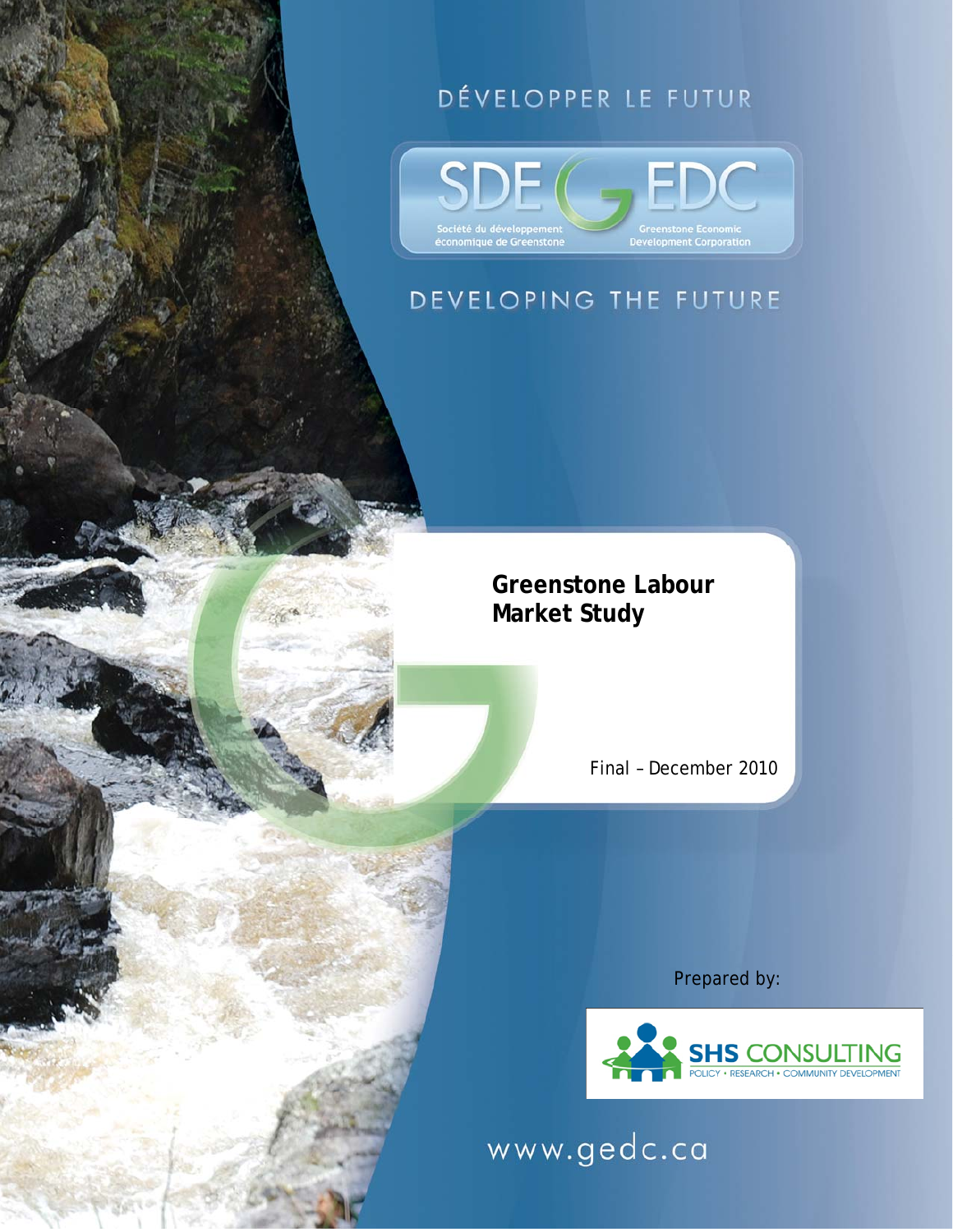#### **Table of Contents**

| 1.0 |       |  |
|-----|-------|--|
| 1.1 |       |  |
| 1.2 |       |  |
| 1.3 |       |  |
| 1.4 |       |  |
| 2.0 |       |  |
| 2.1 |       |  |
| 2.2 |       |  |
| 2.3 |       |  |
|     | 2.3.1 |  |
|     | 2.3.2 |  |
| 3.0 |       |  |
| 3.1 |       |  |
| 3.2 |       |  |
| 3.3 |       |  |
| 3.4 |       |  |
| 3.5 |       |  |
| 3.6 |       |  |
| 3.7 |       |  |
| 4.0 |       |  |
| 5.0 |       |  |
| 6.0 |       |  |
| 7.0 |       |  |

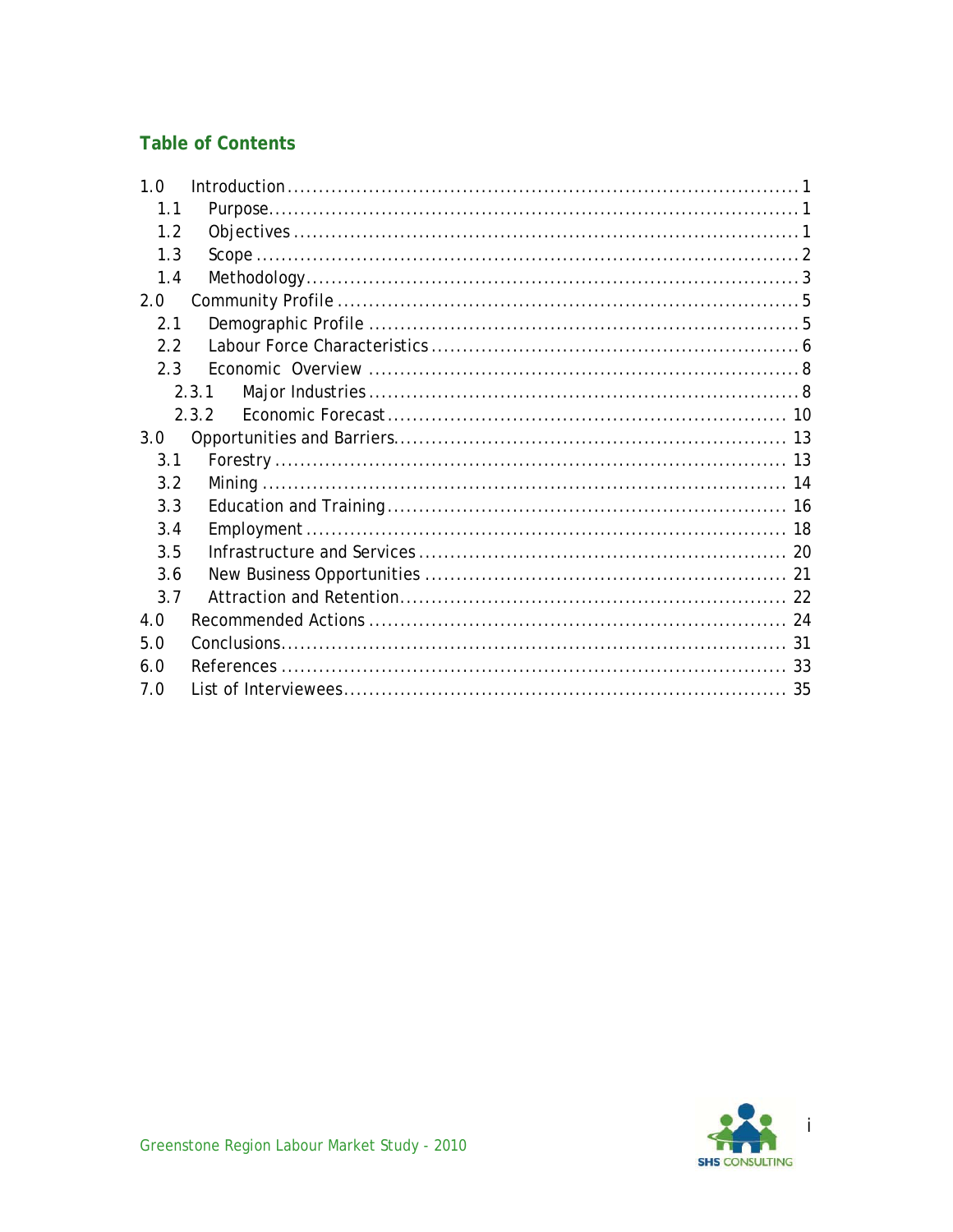# **List of Figures**

| Figure 3: Labour Force by Participation: Greenstone, Thunder Bay District and |  |
|-------------------------------------------------------------------------------|--|
|                                                                               |  |
| Figure 4: Unemployment Rates: Greenstone, Thunder Bay District and Ontario,   |  |
|                                                                               |  |

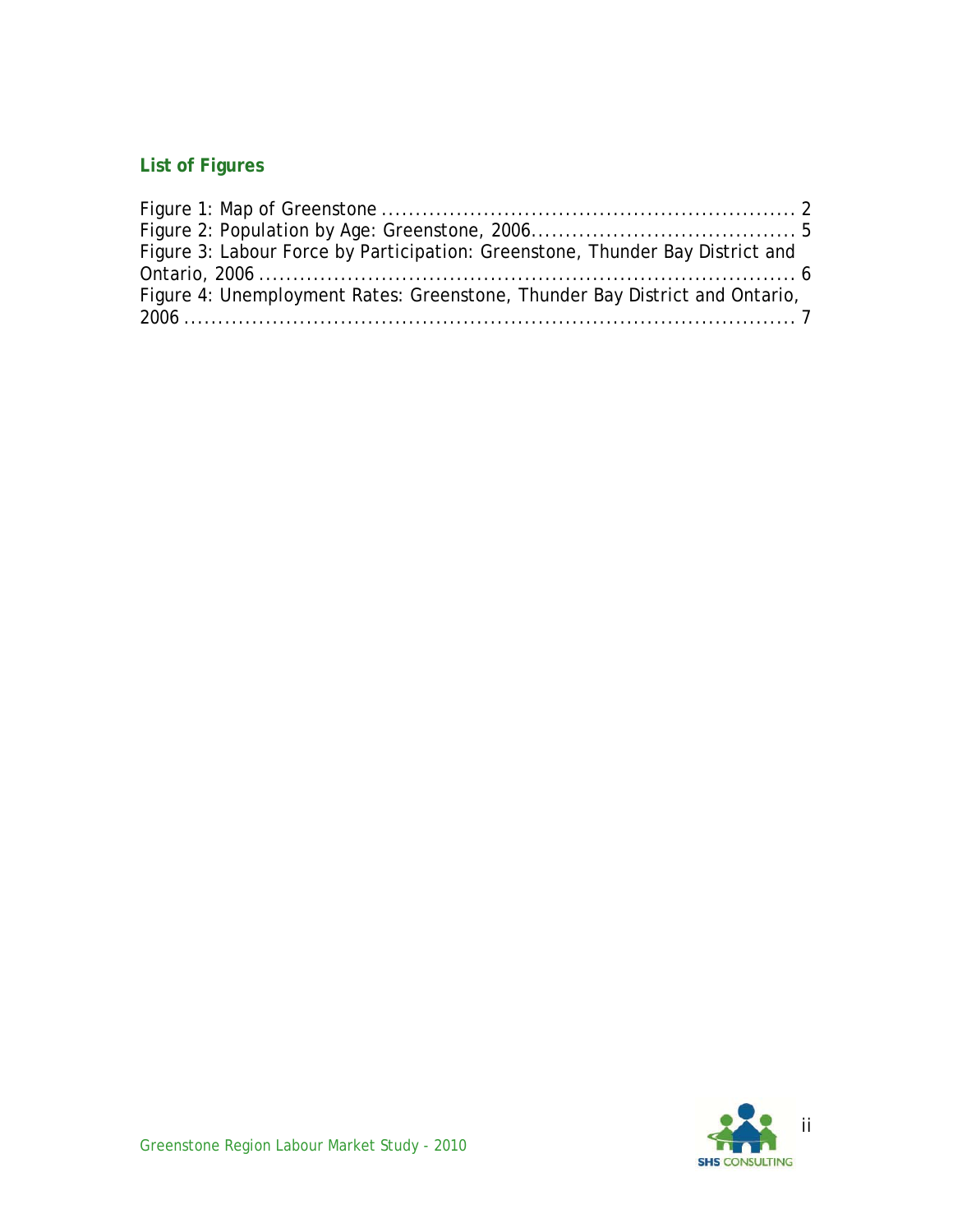# **1.0 Introduction**

#### **1.1 Purpose**

This study has been conducted for the Greenstone Economic Development Corporation to assist in understanding any potential gaps that may exist between the future demand and current supply of labour within the region that could hinder potential investments from taking place within Greenstone.

The information provided in this report will assist in preparing the Greenstone Economic Development Corporation to respond to identified gaps in the market through strategies such as education and skills training, as well as worker attraction and retention. It will also act to further assist the Senior Business Consultants within the Ministry of Economic Development and Trade to better understand the underlying opportunities within the Greenstone region and present them to their potential client base.

#### **1.2 Objectives**

This study seeks to achieve the following objectives:

- To better understand the changing work and skills sets required by local industries
- To create a detailed community profile of supply and demand
- To prepare a current demand forecast
- To conduct a demographic and supply analysis
- To provide a knowledge of what barriers exist

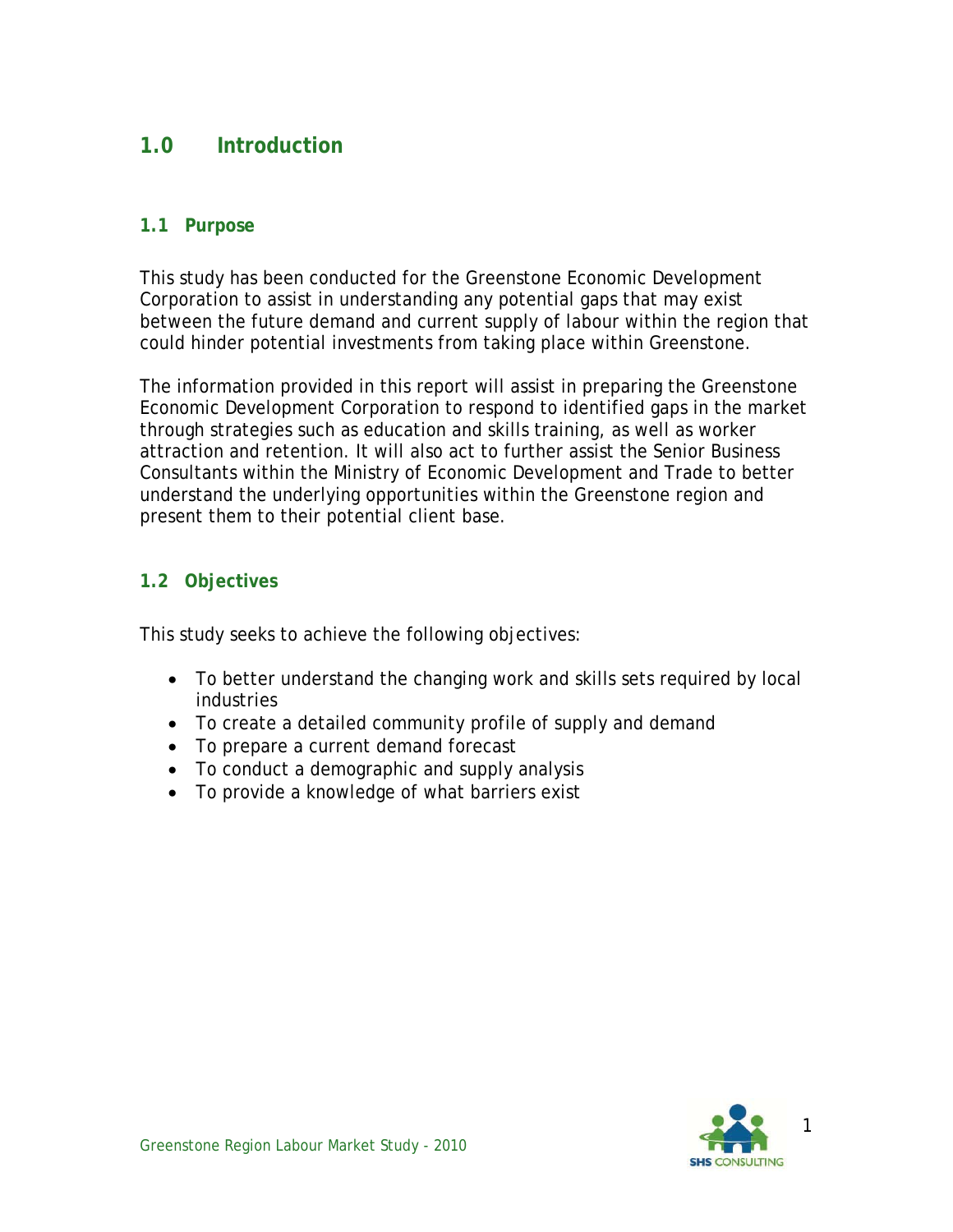#### **1.3 Scope**

This study covers the area serviced by the Greenstone Economic Development Corporation.



**Figure 1: Map of Greenstone** 

Source: Municipality of Greenstone, 2009

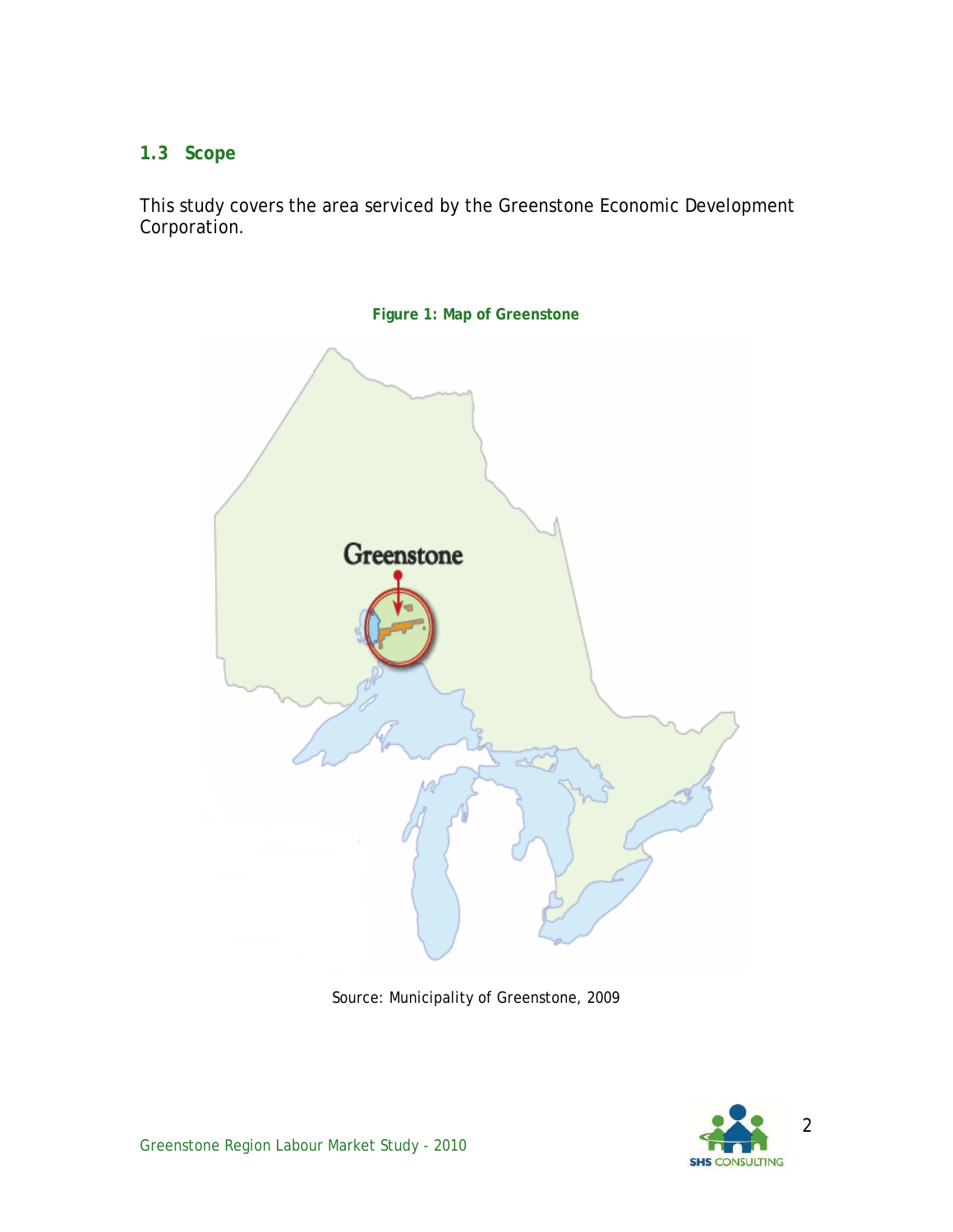The Municipality of Greenstone was created in 2001 from the amalgamation of the former communities of:

- Beardmore
- Caramat (physically separated)
- Geraldton
- Jellicoe
- Longlac
- Macdiarmid
- Nakina
- Orient Bay

The Greenstone region also encompasses a number of First Nations communities, including:

- Aroland First Nation
- Ginoogaming First Nation
- Lake Nipigon Ojibway First Nation
- Long Lake #58 First Nation
- Rocky Bay First Nation

The Municipality of Greenstone is part of the District of Thunder Bay, which is located in Northwestern Ontario.

Further, this study focuses on three key industrial sectors within the Municipality:

- Forestry
- Mining
- Construction

#### **1.4 Methodology**

The Greenstone Region Labour Market Study was conducted primarily through secondary research, using the eight recent economic and labour market studies and reports that were provided by the Greenstone Economic Development Corporation. Additional relevant studies, such as industry reports, were identified and reviewed to add to this understanding. Furthermore, follow up research by means of 11 telephone interviews with key contacts identified in these studies were also carried out to provide further insights for each sector.

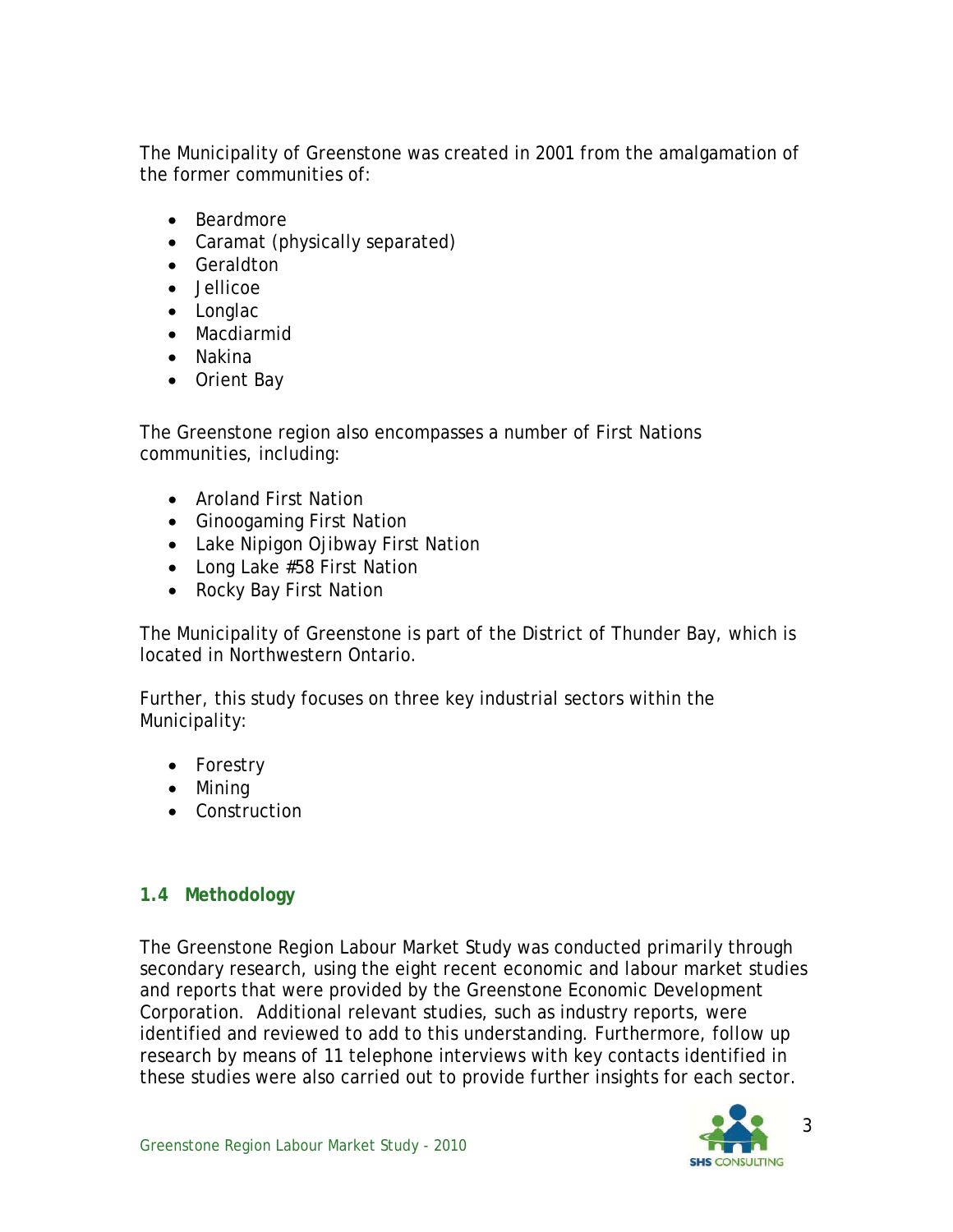The information gathered through these interviews was augmented through published sources of secondary data and qualitative research to create a full picture of labour market trends in Greenstone. Secondary sources of data include: Statistics Canada Community Profiles; industry association reports, local economic development reports, as well as relevant provincial and federal department materials.

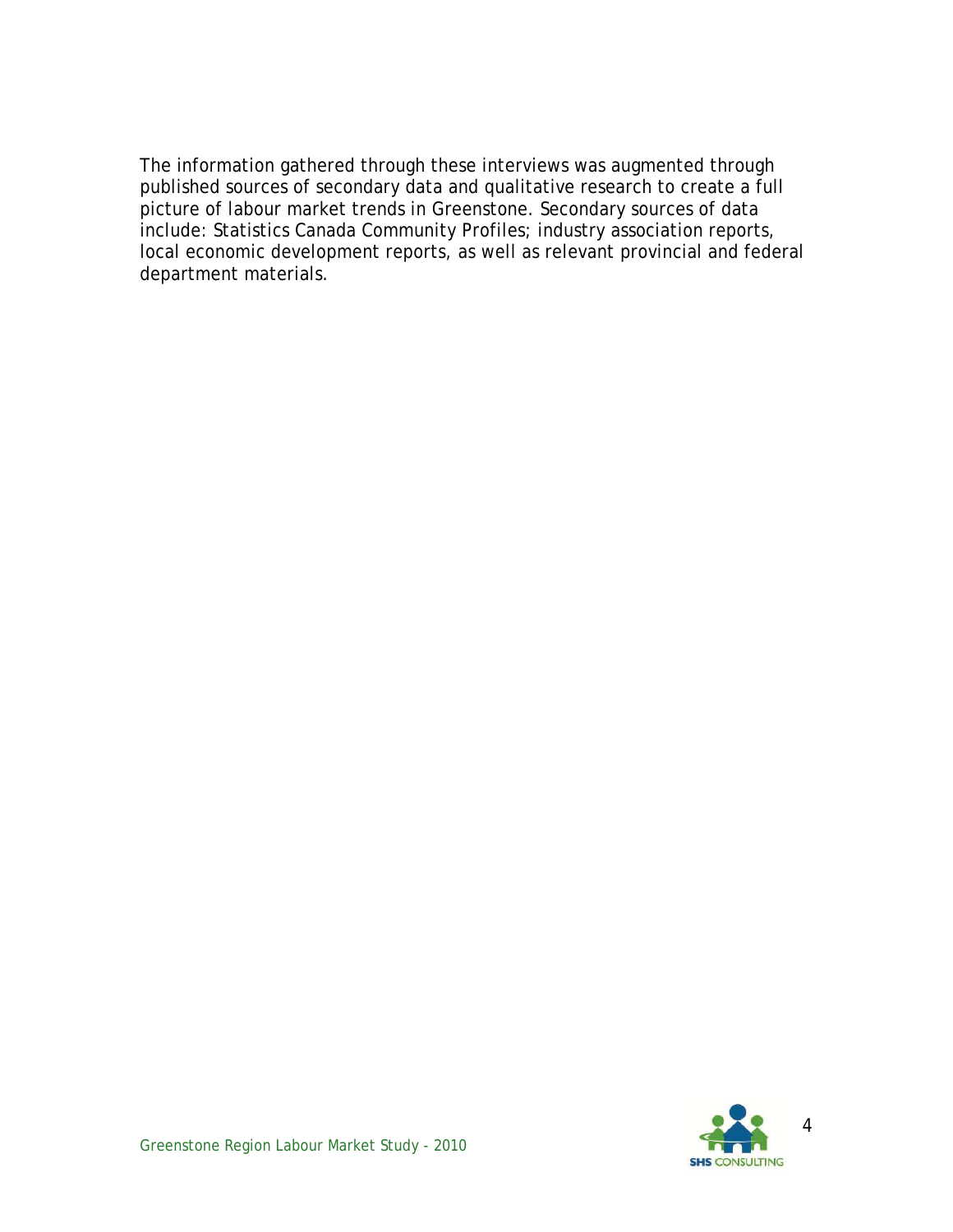# **2.0 Community Profile**

#### **2.1 Demographic Profile**

In 2006, the population of the Municipality of Greenstone was  $4,906^1$ . Greenstone has seen a large population decrease (24.9%) since 1996. Slightly over half of the decrease (13.4%) took place between 2001 and 2006, suggesting a steady decline over the ten year period. By comparison, the District of Thunder Bay saw a decrease in population of 5.4% between 1996 and 2006. While there is a lack of population growth in Greenstone, the Aboriginal population has been growing quickly.

Over 75% of the population of Greenstone is under the age of 55. The age profile is almost identical to that of Ontario and relatively close to the Thunder Bay District, with the exception of Thunder Bay having a higher amount of seniors. While it does appear that there is a large population of those within working age, the labour force is actually shrinking due to large levels of outmigration of youth<sup>2</sup>.



#### **Figure 2: Population by Age: Greenstone, 2006**

Source: Statistics Canada Community Profiles, 2006

<sup>&</sup>lt;sup>1</sup> Statistics Canada. (2009). *Socio-Economic Profile for the Geographic Area Serviced by the Greenstone Economic Development Corporation.*  $\frac{2}{2}$  Ibid.

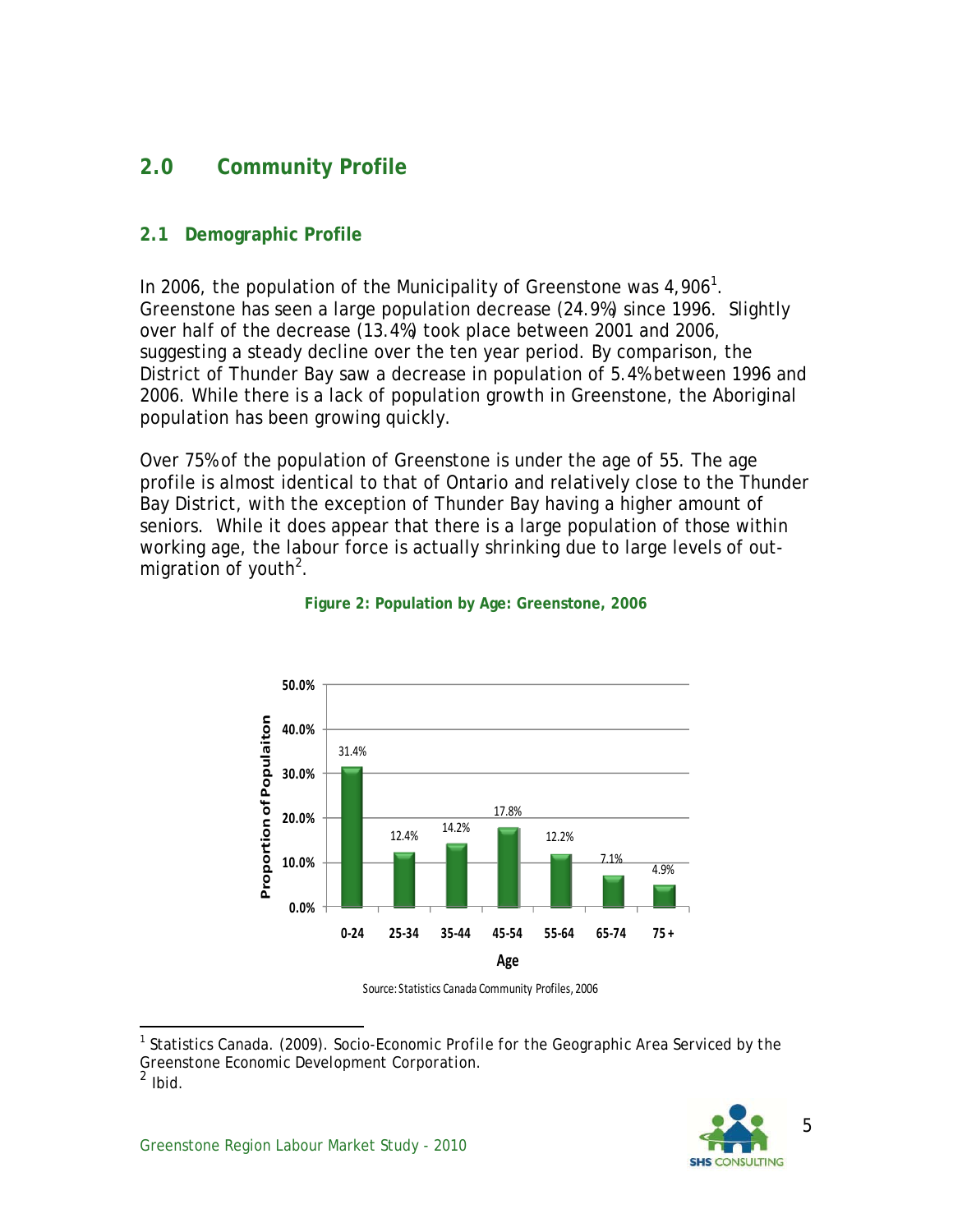#### **2.2 Labour Force Characteristics**

The total amount of the population participating in the labour force is higher than both the provincial average (by 2.8%) and the district average (by 6.2%). This likely reflects the lower amount of seniors, and relatively high make up of the working age population.



**Figure 3: Labour Force by Participation: Greenstone, Thunder Bay District and Ontario, 2006** 

Historically, the proportion of unemployed persons in Greenstone has been almost double that of Ontario, as the 2006 Census reported that 11.3% of the Greenstone population was unemployed at that time compared to the provincial average of 6.4%. Due to layoffs in the forestry industry, the on interprison and the Creenstone is expected to be much higher today<sup>3</sup>. In fact, the forestry industry was responsible for 738 lay-offs over the past three years, which accounted for slightly over 27% of the Greenstone labour force. While the Thunder Bay District also had a higher amount of unemployment than the provincial average in 2006, this rate has actually declined. As of September 2010, the District of Thunder Bay's unemployment rate was 7.7%, which was lower than the provincial average<sup>4</sup>.

http://www.servicecanada.gc.ca/eng/on/offices/2010/olmb.shtml



<sup>3</sup> Matthew Fisher & Associates, Inc. (2010). *Greenstone Region Gap Analysis and Market Study Report: Northern Communities Investment Readiness Project, January, 2010.* <sup>4</sup> Service Canada. (2010). *Ontario Labour Market Bulletin – March 2010.* Retrieved from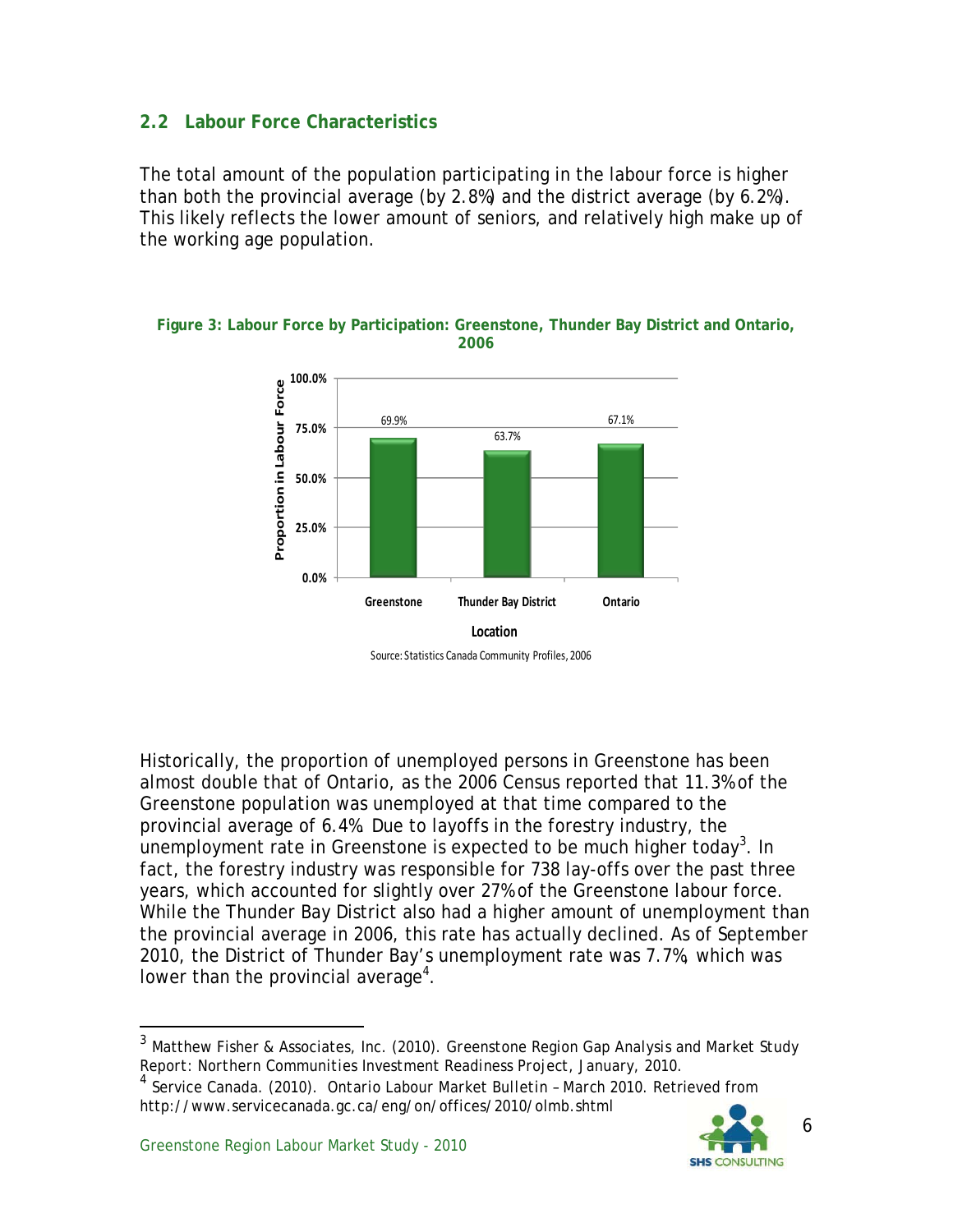

**Figure 4: Unemployment Rates: Greenstone, Thunder Bay District and Ontario, 2006** 

Source: Statistics Canada Community Profiles 2006

According to Statistics Canada (2006), 7.6% of the Greenstone population reported having post secondary education, compared to 24.6% in Ontario. Among 25-64 year olds with post secondary education, the two most frequent areas of study for men were architecture, engineering and related technologies; and personal, protective and transportation services. For females, it was business, management and public administration; and health, parks, recreation and fitness $^5$ .

<sup>5</sup> Statistics Canada. (2009). *Socio-Economic Profile for the Geographic Area Serviced by the Greenstone Economic Development Corporation*



7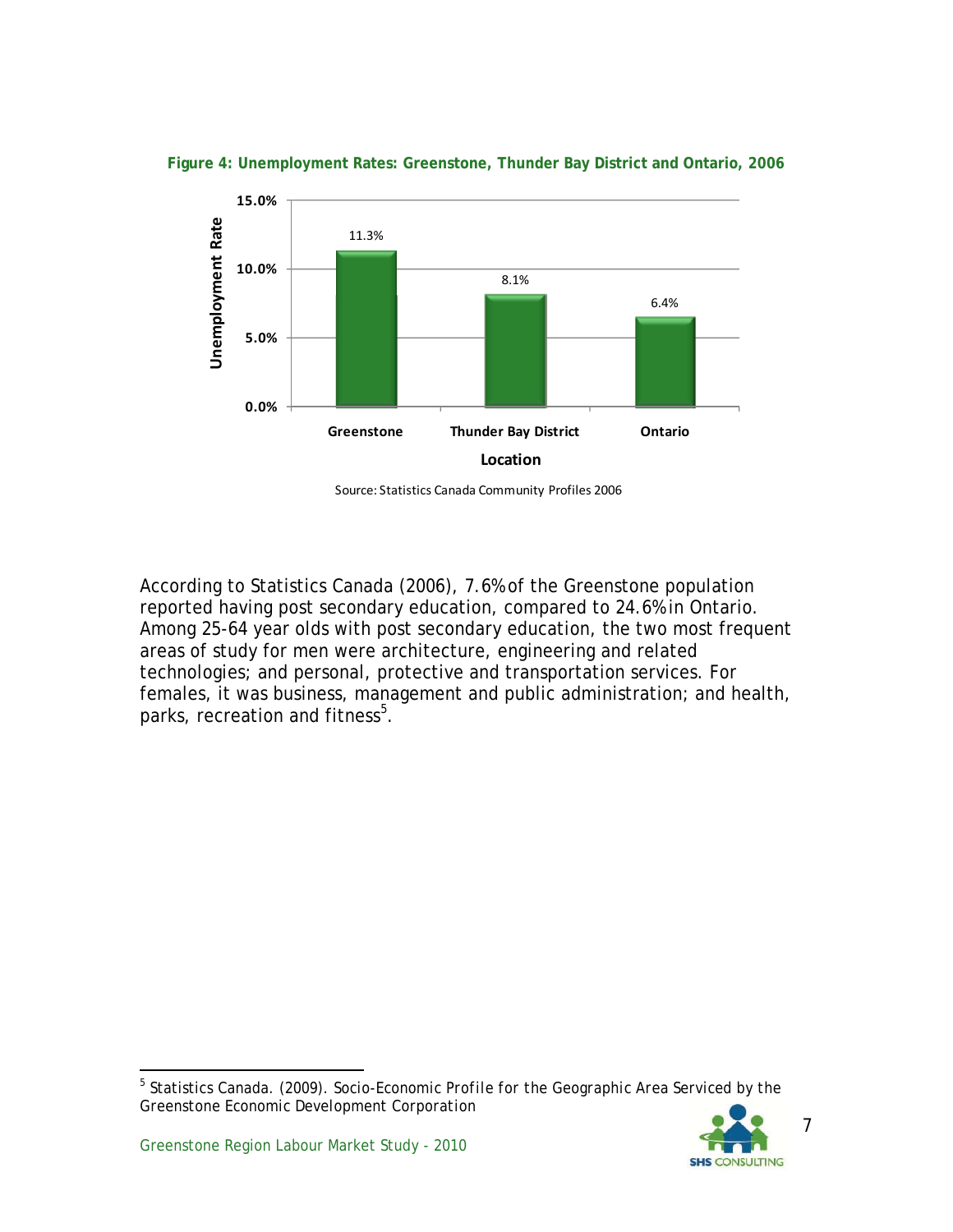#### **2.3 Economic Overview**

#### *2.3.1 Major Industries*

The major industries in Greenstone include: trades, transport & equipment operators & related operations; occupations unique to primary industries; occupations unique to processing, manufacturing and utilities; and agriculture and resource-based industries and manufacturing<sup>6</sup>. Administration and health care positions have also seen an increased demand in the area. Additionally, social service occupations have increased due to the amount of laid off workers in the local economy.

According to the Thunder Bay District Labour Market Inventory prepared by SHS Consulting in 2009, Greenstone is home to eight former gold mines and continues to be explored for potential development. The municipality is generally comprised of diminished pulp and paper operations, and support of other northern communities through provision of food, fuel, and transportation services<sup>7</sup>.

#### *Mineral Exploration and Mining*

Currently, there are no mines in production in the Greenstone region; however, there is a lot of exploration. There is a significant opportunity for development in gold mining within the region, including the Geraldton-Beardmore Gold Camp which is currently being explored. Premier Gold Mine's Hardrock project, which currently overlies over 3.0 million ounces of gold, is currently not in production, but signifies potential in the near future. In addition, the area known as the Ring of Fire has vast deposits of metals, including platinum, palladium and most significantly, chromite. The Ring of Fire has been one of the most important developments in Canadian mining due to the huge deposits of precious metal in the area. This area is located in the James Bay lowlands,  $300<sub>km</sub>$  north of Greenstone<sup>8</sup>.

The mining industry will likely produce a large number of jobs for both initial construction and ongoing mining positions. Employment incomes in the industry

<sup>-</sup>6 Statistics Canada. (2009). *Socio-Economic Profile for the Geographic Area Serviced by the Greenstone Economic Development Corporation*

<sup>7</sup> North Superior Workforce Planning Board.( 2009). *District of Thunder Bay Labour Market Inventory*

<sup>8</sup> Matthew Fisher & Associates, Inc. (2010). *Greenstone Region Gap Analysis and Market Study Report: Northern Communities Investment Readiness Project, January, 2010.*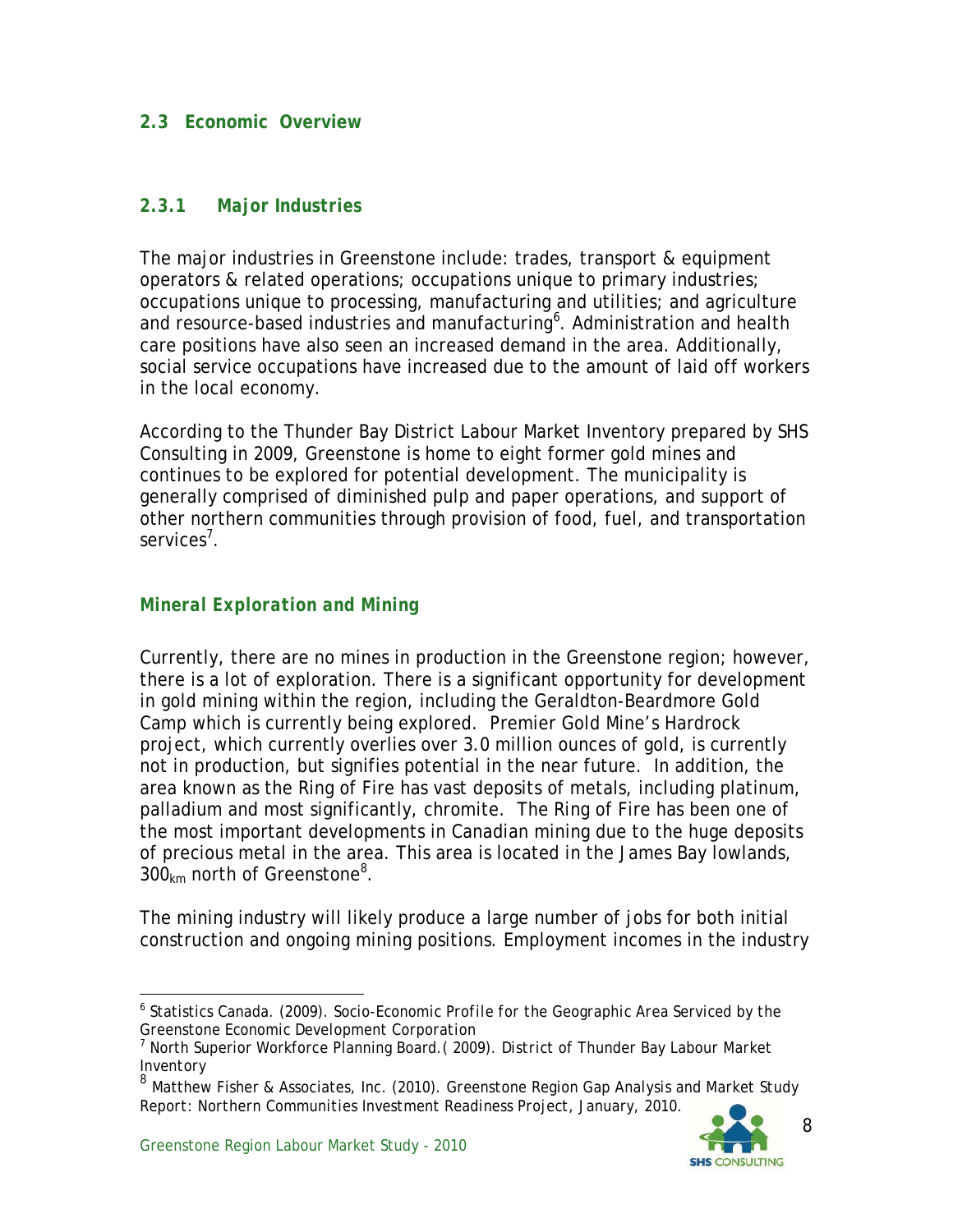are very high, with the average Canadian mine employee earning \$85,000, with \$60,000 in pensions and benefits<sup>9</sup>.

Currently, there is a lot of exploration underway for mining in the area. There are approximately 20 openings for diamond drillers in the area with approximately 10 exploration companies. Even more are expected as exploration in the north grows, which has been echoed by local employer interviews. Further, it is expected that there is enough chromite in the Ring of Fire region to keep mines operating there for a hundred and fifty years<sup>10</sup>.

#### *Forestry*

While the Ontario mining industry is facing a future of high demand, the forestry industry has been on the decline. All four mills in Greenstone have been shut down, beginning in 2007 in Longlac. This has resulted in job losses for over 700 citizens who were previously employed by the forestry industry $^{11}$ .

The forestry industry, worried about attention shifting primarily to mining, has been urging the government to continue to invest in forestry as opposed to simply adjusting to a new sector<sup>12</sup>. Kenogami Industries is currently in the process of resuming production of the former Longlac Wood Industries Inc. in an effort to jump-start the forestry industry. To achieve this, they are currently seeking investors to help re-start the industry<sup>13</sup>. In addition, a new government initiative relating to the use of Crown wood supply may have an impact on the forestry industry in the area $14$ , which is discussed in greater detail in section 3.

#### *Construction*

l

Construction is currently a large industry in Greenstone. Along with basic infrastructure construction, workers have also been needed to assist with providing services for exploration companies. Recently, more construction work

<sup>9</sup> Matthew Fisher & Associates, Inc. (2010). *Greenstone Region Mining Strategy: Northern* 

<sup>&</sup>lt;sup>10</sup> Lavoie, Edgar J. (January 2010). *Canada Chrome Railway Project.* Times Star. Retrieved from http://www.kwgresources.com/\_resources/media/2010-Jan-Canada-Chrome-Railway.pdf

<sup>11</sup> Greenstone Labour Adjustment Committee. (2009). *Labour Market Information Report, August 2009*

<sup>12</sup> Precision Labour Focus (2008). *Transitioning Forestry Workers into Mining: A Look at Northern Ontario.* 

<sup>13</sup> Matthew Fisher & Associates, Inc. (2010). *Greenstone Region Gap Analysis and Market Study Report: Northern Communities Investment Readiness Project, January, 2010.*   $14$  Ibid.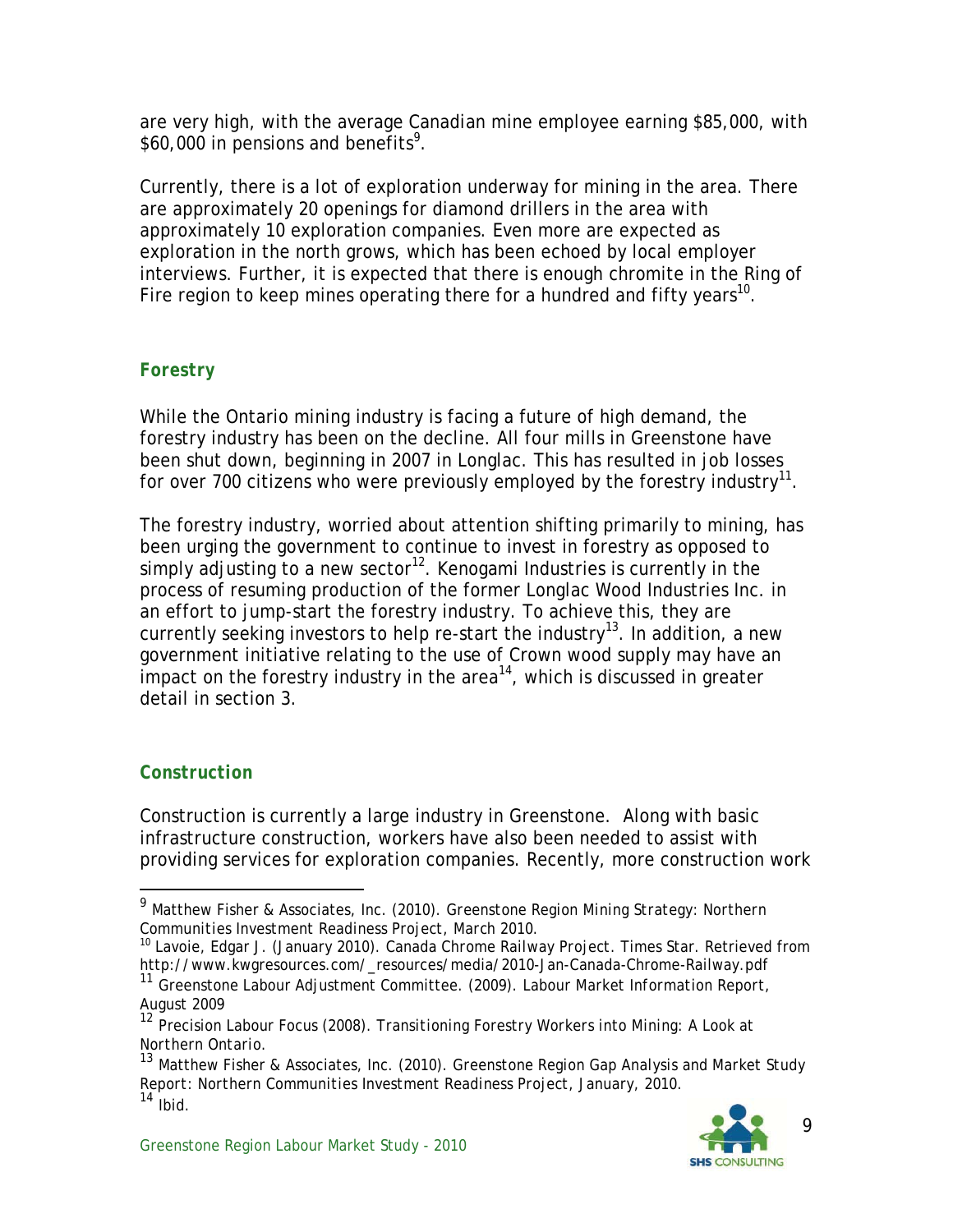has been added to the economy, as a section of Highway 11, east of Longlac, has been undergoing resurfacing by Pioneer Construction Inc. This has resulted in 40 new positions being created<sup>15</sup>.

The exploration of minerals has resulted, and will continue to result, in a need for construction workers. Once mining operations begin and expand, there will be an increasingly high need for labour within the construction industry. During the construction phase, approximately 80% of the costs would go directly into new construction activities that are primarily focused on the mine site<sup>16</sup>. Many companies will employ a large number of construction workers during the first phase, and will keep many of them on for continued work throughout the operation.

Before the mining operations begin, construction of a transportation corridor will be needed to provide the basic infrastructure for any future mining operations. The initial steps in the construction of a  $350<sub>km</sub>$  railway, which will link the Ring of Fire region to an existing CN Rail line near Nakina, have already taken place. The future construction of this railway would result in a high demand for construction workers. The northern aboriginal communities would need to first agree to this, and would likely enter into agreements requiring that many of their citizens be employed. However, those communities alone would likely not be able to fill all the labour that we be needed to construct the rail line.

Once the mining industry is in full operation, it is anticipated that there will be construction opportunities for new infrastructure required in the community to service new industries, businesses, services and residents. This will result in an anticipated overall higher demand for labour from local construction companies in the near future.

## *2.3.2 Economic Forecast*

l

Due to the new mine operations anticipated in the Greenstone Region, it is estimated that the area may gain approximately \$21.5 million in purchased goods and services from the mining operations<sup>17</sup>. Further, it is anticipated that about half (\$50 million) of the operating budget of a mine would be spent locally on direct employment. If the Hardrock mine goes ahead as planned, there would be \$27 million put into the local economy. In addition, there are

<sup>16</sup> Matthew Fisher & Associates, Inc. (2010). *Greenstone Region Mining Strategy: Northern Communities Investment Readiness Project, March 2010.* 17 Ibid.



<sup>15</sup> Service Canada. (2010). *Ontario Labour Market Bulletin – March 2010.* Retrieved from http://www.servicecanada.gc.ca/eng/on/offices/2010/olmb.shtml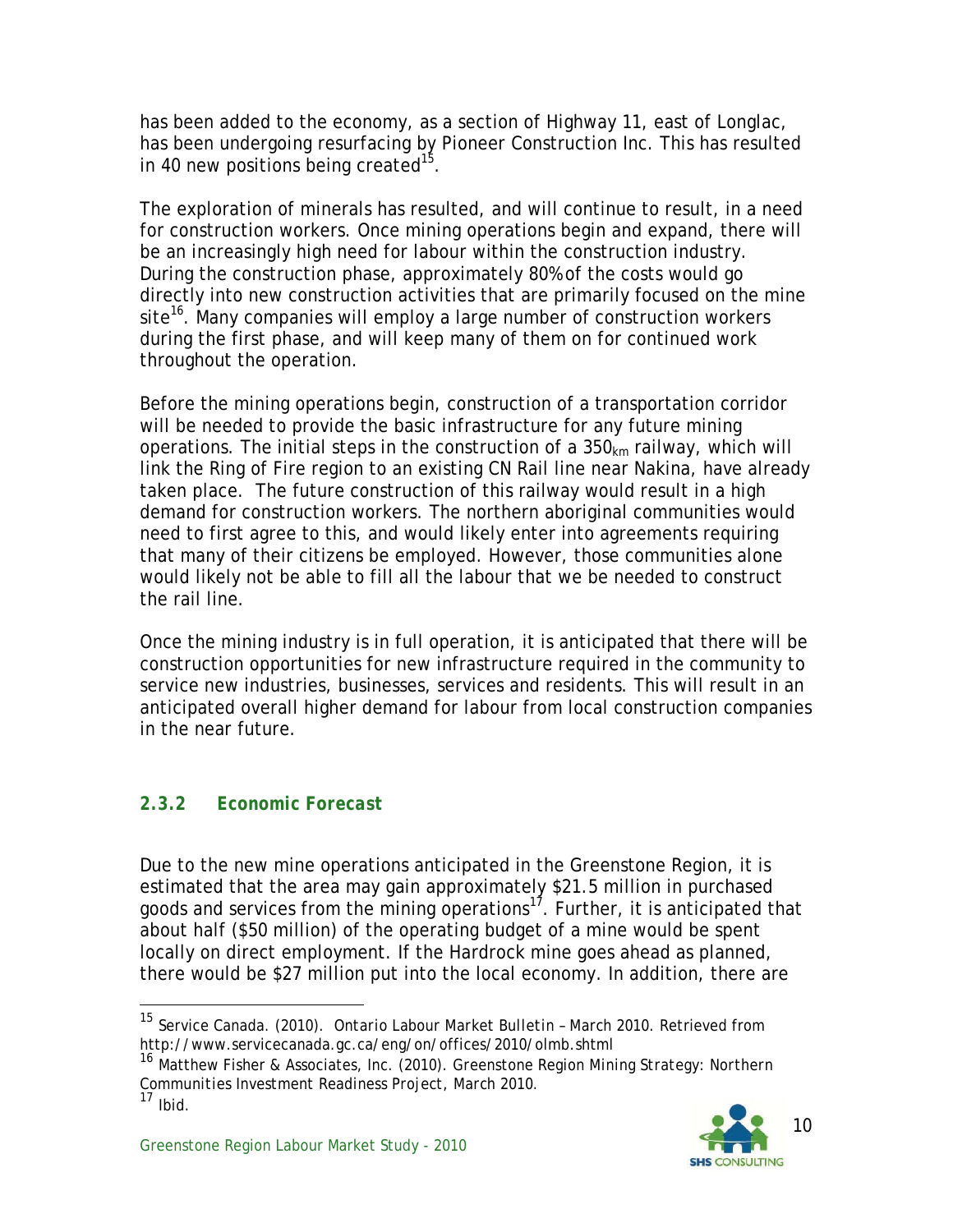many other gold mines currently in exploration phases that also expect to hire in the future, although they are currently unsure of when and how many workers will be needed.

Economic opportunities during the exploration phase are limited, as much of the work that is done during this phase is carried out by specialists (such as geologists). As the projects become more advanced, there will be opportunities generated by resource exploration for a number of businesses<sup>18</sup>.

The majority of jobs created for the local community would begin during the construction phase. During the Ring of Fire construction, it is estimated that 2,200 jobs would be created, which includes the building of a railroad from the Greenstone area to the Ring of Fire site. About 820 of these jobs would continue as ongoing jobs for mine operations. The majority of the jobs (approximately 65%) would be close to the mine site. In addition to this, it is estimated that there would be 2,460 indirect jobs created by the economic activity<sup>19</sup>. If the Hardrock mine goes forward as planned, there could be as many as 534 jobs created locally<sup>20</sup>.

It can be anticipated that there would also be indirect and induced jobs created as a result of the goods and services purchased by the mine operations and the household expenditures of mining employees<sup>21</sup>. The expenditures from both the mine companies and mine employees would benefit all business within the region.

#### *Supply and Demand Forecast*

The current supply of labour within Greenstone is much greater than the demand. With the recent forestry layoffs, and the mines not yet in operating stages, there are limited opportunities for employment in the area. This leaves a large available supply of labour, with many of that supply consisting of laidoff forestry workers, who may already have skills that are transferable to many other positions. However, the supply of those meeting entry level requirements for many positions is a concern with those interviewed, resulting in a lower supply of qualified labour at the current time. There are many exploration companies in the area; however, many require specialized workers, such as geologists, but this will not apply to the majority of the labour force within Greenstone.

-



<sup>18</sup> Matthew Fisher & Associates, Inc. (2010). *Greenstone Region Mining Strategy: Northern Communities Investment Readiness Project, March 2010.* 19 Ibid.

 $20$  Ibid.

 $21$  Ibid.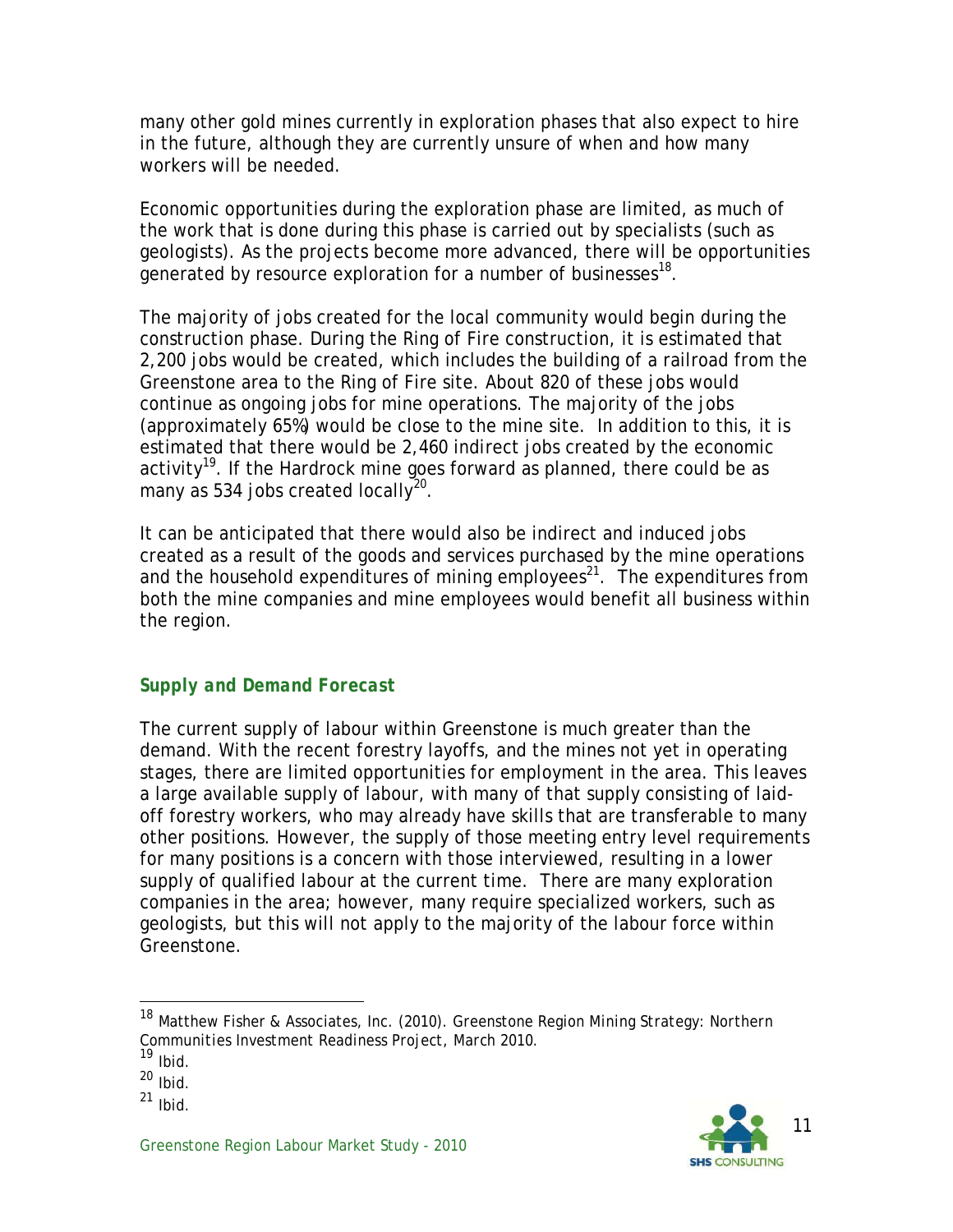The vast exploration of the gold mines within Greenstone, and the Ring of Fire to the north, shows great potential for future economic opportunities. Since this is currently only in the exploration phase, realistic employment projects are difficult to formulate, and therefore, an accurate amount of demand for the mining industry cannot be created at this time. However, interviews conducted with several local companies have echoed that the mining operations are expected to begin within the next 3-5 years, with many interviewees suggesting that the demand for employment should well exceed the current supply within Greenstone. In fact, one article projected that the entire Ring of Fire project would create 4,500 direct jobs, as well as result in a great amount of spinoff employment<sup>22</sup>. Interviews with local industries have also confirmed the future employment opportunities relating to the mining industry. A few local junior exploration companies are suggesting initial employment projections of 125-200 positions, which do not include service and administrative staff.

<sup>22</sup> Ross, Ian. (December 23, 2009). *Ring of Fire Mine, Railway, Will Change Lives.* Northern Ontario Business. Retrieved from http://www.northernontariobusiness.com/Industry-News/mining/Ring-of-Fire-mine,-railway--will-change-lives-320.aspx.

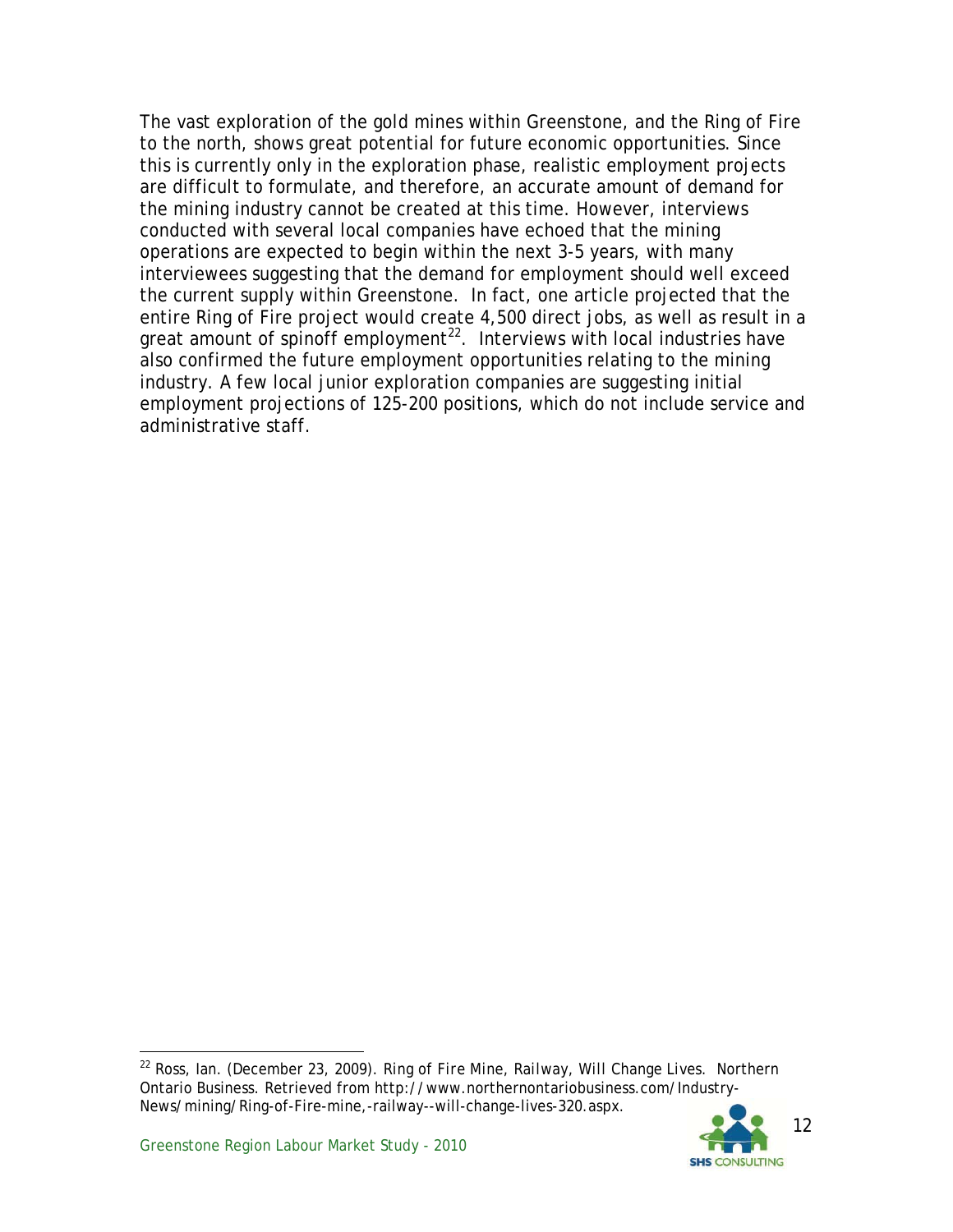# **3.0 Opportunities and Barriers**

#### **3.1 Forestry**

Forestry has played a crucial role in Greenstone's economy for a number of years; however, all the lumber mills within Greenstone have been closed, leaving workers with an indefinite lay-off status which is a major barrier to the sustainability of the local economy. This has resulted in many skilled forestry workers leaving the region as a result of the forestry industry shutdown<sup>23</sup>, as well as left many unemployed within the region. Generally, the workers staying within the region are applying for a variety of positions within the area and are willing to transition to other employment.

As a resource-based industry, forestry can add to vulnerability in the community if demand is low, and workers become unemployed. Like much of Northern Ontario, depending on natural resources makes Greenstone highly at risk to resource depletion, world-commodity prices as well as corporate and government policy changes. These resource industries are also often characterized by boom and bust cycles, offering further instability to the community, as seen in the recent lay-offs. This barrier should also be considered when creating economic development strategies for the future with regards to mining operations.

There may be some opportunities to re-start and grow the forestry industry in the future. The Ontario Ministry of Northern Development, Mines and Forests recently announced proposed changes to the way in which wood resources will be administered in Ontario, through *Ontario's Forest Tenure and Pricing System*. This competitive process, open to anyone, including new and existing forest companies, allows companies to submit a proposal to be evaluated on a number of criteria. This opens up new opportunities for the use of large amounts of wood that is currently controlled by businesses no longer in production.

This new system is part of the government's five year plan to create jobs and economic opportunities in Northern Ontario<sup>24</sup>. It is expected to be more responsive to market prices by generating competition in pricing and allocation of crown timber, improving access to crown lumber, and establishing an



<sup>23</sup> Matthew Fisher & Associates, Inc. (2010). *Greenstone Region Gap Analysis and Market Study Report: Northern Communities Investment Readiness Project, January, 2010.* <sup>24</sup> Ministry of Northern Development, Mines and Forestry. (2010). *Ontario's Forests, Ontario's* 

*Future: A Proposed Framework to Modernize Ontario's Forest Tenure and Pricing System.*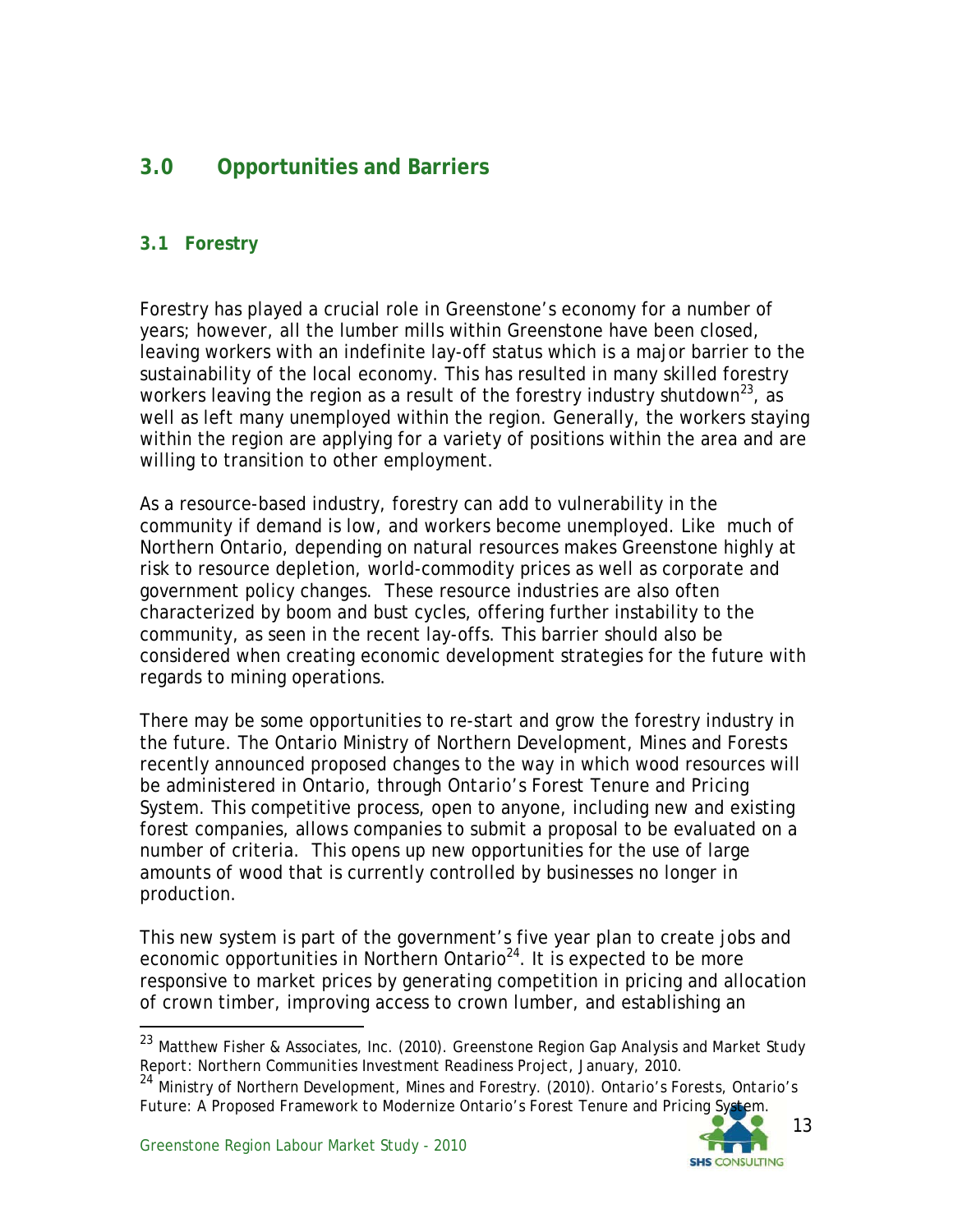improved revenue model that ensures sustainable forest management and encourages investments in future forests and accommodates economic cycles<sup>25</sup>. It should be encouraged to use this opportunity for continued investment within the forestry industry, as it can help to protect the future viability of the community, rather than just relying on one resource.

#### **3.2 Mining**

As noted earlier, the mining industry offers many potential economic opportunities for Greenstone. This includes providing many local direct and indirect jobs, as well as investments, and new business to the area. The gold mining industry and the Ring of Fire together represent the largest opportunity for development in Greenstone. Overall, this development can aid in providing employment for many residents of Greenstone, attract new development and services, develop new economic development strategies, and promote growth and tourism.

The opportunity for employment is the greatest asset of the industry, as newly created jobs can help counter rising unemployment created by other declining industries. This has resulted in a large supply of labour to meet the demands of the mining companies, as well as their contractors, who are considering new projects in the area<sup>26</sup>. Many of the unemployed workers in the area are already familiar with the type of work and hours that would be offered at the mine (i.e. shift work) and would likely be willing to move into the mining industry. Developing and offering training programs for those with some experience in another sector, could help to attract and prepare the workers that are already in the area seeking employment<sup>27</sup>. Employers in construction and mining agree that forestry workers would be a natural fit for many positions.

Presently, the opportunities in this field are centered on exploration. While much of this is done by highly specialized workers, there are many long-term jobs available for people willing to complete some training, such as Diamond Driller Helpers. Education is available for this position through an 8 week course that can be taken through Confederation College's satellite campus in Geraldton. These positions are seen as long term opportunities (minimum of 10 years to maximum of over 30 years), employing 20-50 people, although the scale of the opportunity could exceed that.

*Report: Northern Communities Investment Readiness Project, January, 2010.* <sup>27</sup> Matthew Fisher & Associates, Inc. (2010). *Greenstone Region Mining Strategy: Northern Communities Investment Readiness Project, March 2010.*



-

<sup>25</sup> Ministry of Northern Development, Mines and Forestry. (2010). *Ontario's Forests, Ontario's Future: A Proposed Framework to Modernize Ontario's Forest Tenure and Pricing System.* <sup>26</sup> Matthew Fisher & Associates, Inc. (2010). *Greenstone Region Gap Analysis and Market Study*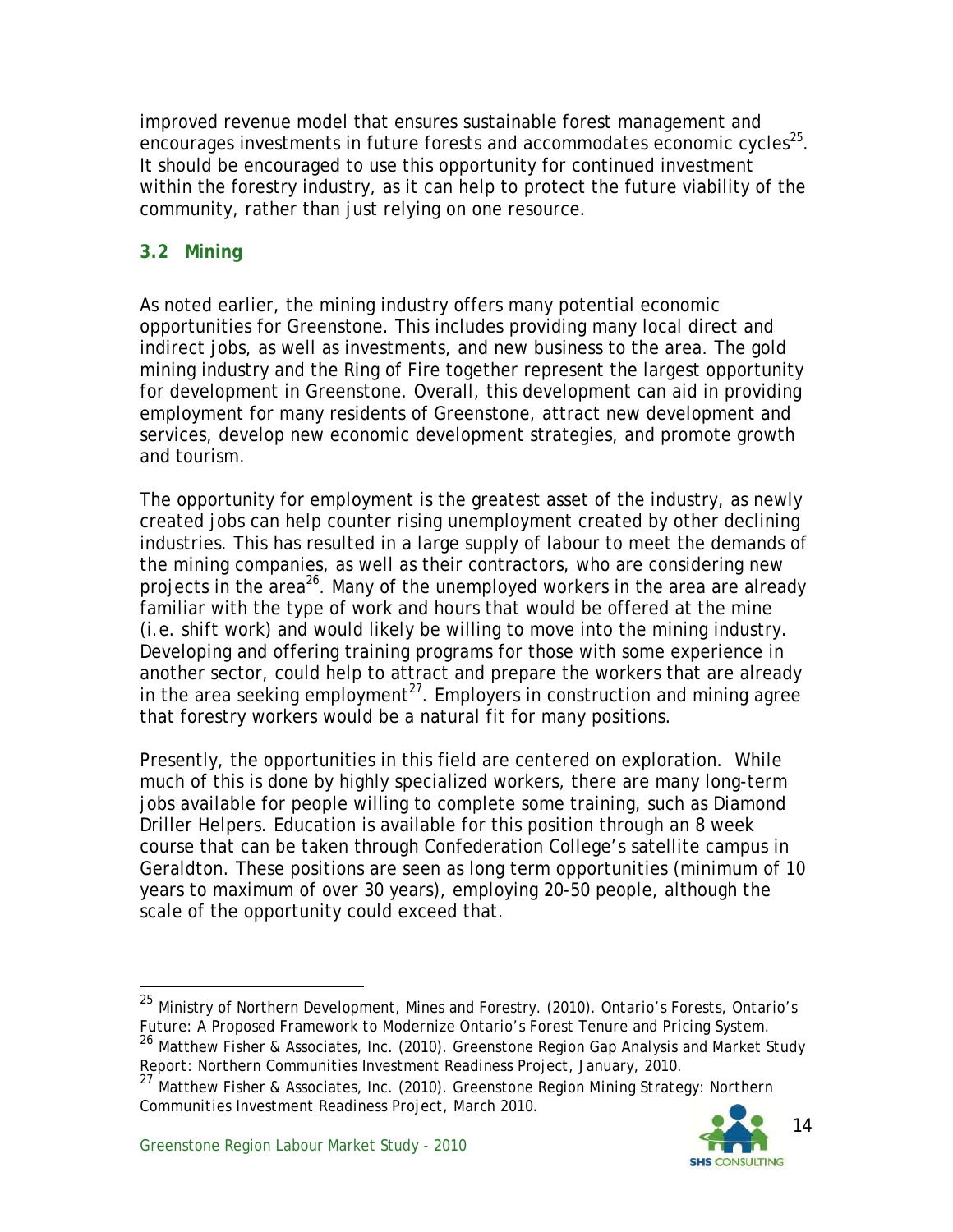While the mining industry presents numerous economic opportunities for Greenstone, there are several barriers as well.

One barrier is the misconception around mining among many young people. They often tend to think of the mining industry as offering positions that involve a high degree of labour and are dirty and difficult. They also may have a limited awareness as to the advances in modern mining and the occupational opportunities available in the mining industry28. Additionally, the number of people enrolling in mining-related post-secondary education is far below the industrial demand. Further, the mining industry is unable to use Statistics Canada's Expanded Student Information System to obtain enrolment and graduation data specific to labour supply positions, such as technologists, that are needed in the industry<sup>29</sup>.

There is also an issue when it comes to finding educated and trained people for the mining industry. As with ongoing mining operation positions, the exploration boom is suffering from a lack of trained experts in the industry, from geologists, to diamond drillers and geophysicists<sup>30</sup>. This issue is further discussed in the following section.

Another barrier to the mining industry is that Greenstone does not have any direct control over any key decisions that are made within the mining industry. However, the mining companies are required to hold consultations in the local and aboriginal communities which will give the communities some input into the industry operations. A key concern for the local communities would likely be obtaining a commitment from the companies for employment for the residents. As there would already be many residents there with similar skills, this is not anticipated to be a problem. There are currently existing employers in Greenstone that have built this into their contracts as well.

Another concern, which has been confirmed through multiple interviews, is that there is no guarantee that gold prices will remain high, and if they fall, it would likely impact the future development of the industry $31$ . Since gold is a commodity, the price will fluctuate; however, in the long run the prices are likely to remain high. However, if the price of gold does drop below \$950 per ounce, many projects will be unable to continue their operations until the commodity price rises up and stabilizes.

-

<sup>31</sup> Matthew Fisher & Associates, Inc. (2010). *Greenstone Region Mining Strategy: Northern Communities Investment Readiness Project, March 2010.*



<sup>28</sup> Mining Industry Human Resources Council. (2007). *Mining Labour Market Transition Project Final Report.*

 $29$  Ibid.

<sup>30</sup> Precision Labour Focus (2008). *Transitioning Forestry Workers into Mining: A Look at Northern Ontario.*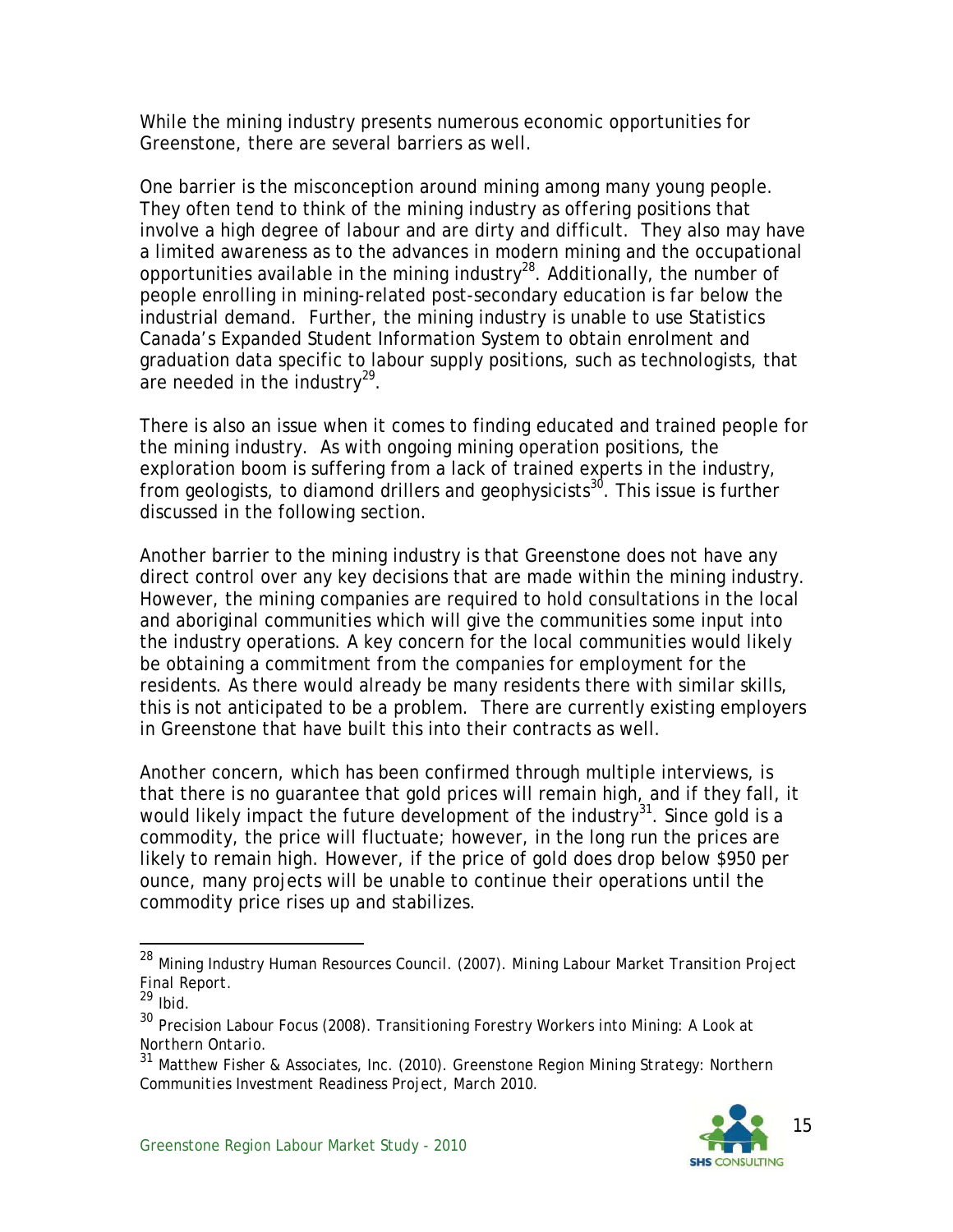#### **3.3 Education and Training**

Due to rising unemployment rates in Greenstone, it has been identified through literature and interviews that workers may often need assistance to re-enter the workforce and explore further education and training opportunities $^{32}$ . Education and training will be needed to provide unemployed workers with the skills they may currently not have to transition to other industries. The skills that are taught should also focus on known gaps within the community. For example, the Labour Market Survey, conducted by the Greenstone Labour Market Adjustment Committee in 2009, indentified that the following skills were missing from the current workforce: problem solving skills, inability to follow instructions, showing initiative, and adaptability/flexibility. Also, many workers who have worked in labour based occupations require training in basic computer skills to aid them in their job search and in acquiring new training that requires computer literacy<sup>33</sup>. These known gaps should be a priority to fill.

For the mining industry in particular, there are many barriers that exist within the available workforce in Greenstone. Generally, mining companies prefer or expect a high school diploma, yet many older workers only have up to their grade 10 level of education<sup>34</sup>. Interviews done with local employers and organizations have expressed concern over the high number of residents that do not have a high school diploma, and additionally, have mentioned concern over low literacy rates among many citizens. Additionally, many mining industry employers want trained and experienced miners, especially for underground mines. According to several interviews with local organizations, many employees in the forestry industry were not encouraged to obtain their general education diploma or official licenses despite years of experience. This has caused a problem for many workers, as many employers will not hire skilled trade workers without these designations<sup>35</sup>. A few of the interviews conducted with local employers and service agencies have mentioned the need for training within the community that is specific to the mining industry, although it is recommended that doesn't begin until confirmation from the mining companies that their operations will begin.

While there are many barriers relating to education and training in Greenstone, future opportunities are also available for many of the unemployed residents in



l 32 Greenstone Labour Adjustment Committee. (2009). *Improving Access to our Public Services and Programs Workshops, Report from Workshops held on November 24th and 25th, 2009* 33 Precision Labour Focus (2008). *Transitioning Forestry Workers into Mining: A Look at Northern Ontario*

 $34$  Ibid.

 $35$  Ibid.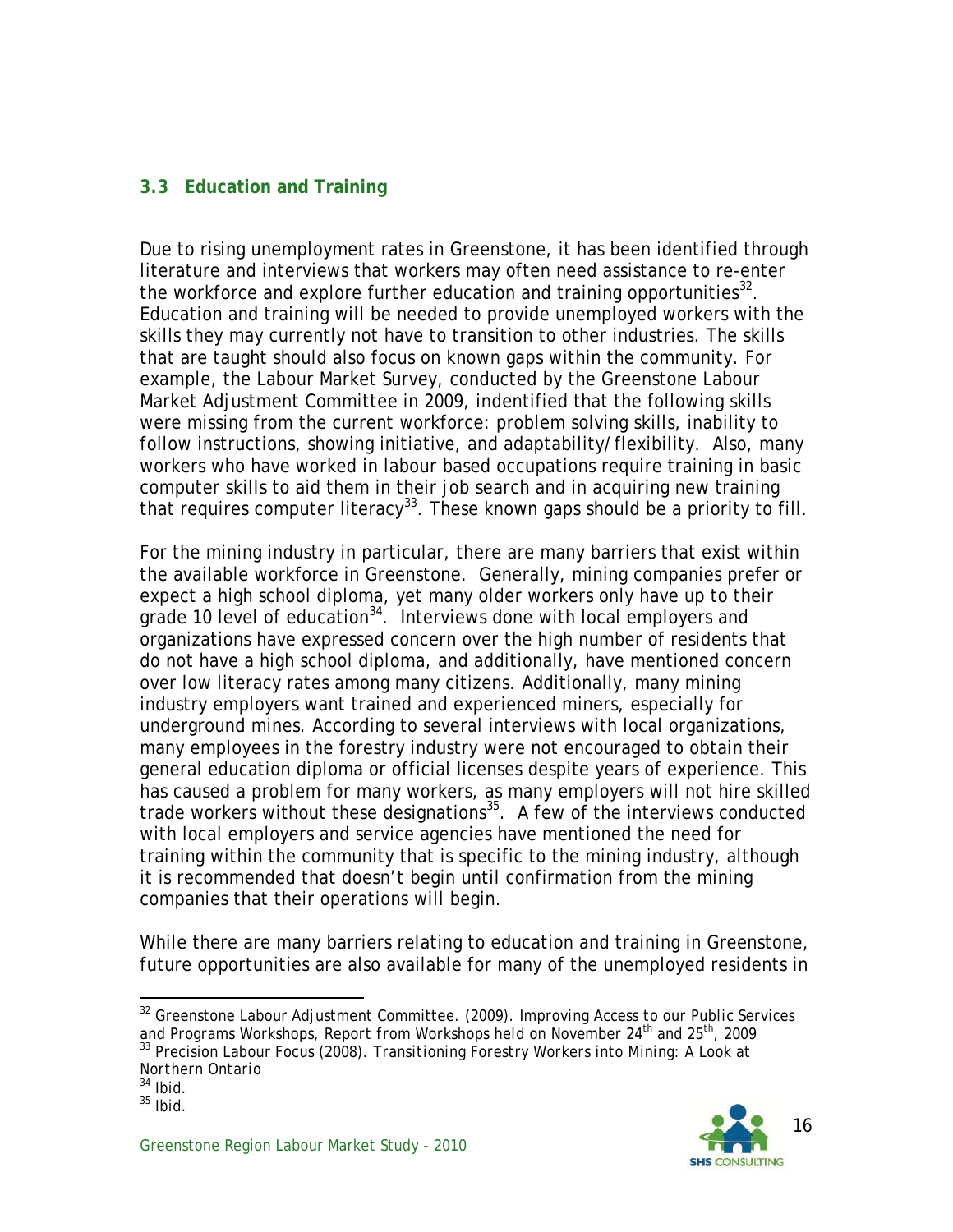Greenstone to receive training and educational opportunities in a new sector. An example of this is the one-time funding that was provided through the Ministry of Training Colleges & Universities (MTCU). The funding resulted in 11 training opportunities provided for affected workers seeking upgrading/training. The courses included: diamond driller helper, general education diploma, basic computer courses, and a forest firefighter course. Additionally, in March of 2008, Confederation College, based in Thunder Bay, held a surface diamond-driller program for 47 students, at a cost of \$10,000 per student, funded through the Adjustment Advisory Program under the  $MTC1<sup>36</sup>$ .

Confederation College also offers an Academic Career Entrance Program for those who do not have a high school diploma to be able to obtain more studies or gain full-time employment. This academic upgrading is offered year-round and is free of cost. It can be accessed online as well, so Greenstone citizens do not need to go to Thunder Bay to receive upgrading<sup>37</sup>. Confederation College also has many satellite campuses through the Thunder Bay District, including one in Geraldton. There are many programs available to people at the Geraldton campus, including business diplomas and certificates, developmental services worker diploma, pre-health sciences certificate, native and family services diploma, as well as an 8 week surface diamond driller helper program and a 12 week welding program.

Interviews with local service organizations have indicated that many citizens, especially the unemployed and youth, have been interested in upgrading their education. Many unemployed workers have been seeking opportunities to train for a new field or update their skills to be competitive in a job search.

While there are many educational and training opportunities that can be accessed within the Thunder Bay District for Greenstone residents, there are also a few barriers. Many of the programs, unless funded through another program, would come at a cost to people, who may not be able to afford the extra expense, especially if they have recently been laid off. Also, there may be large transportation and accommodation costs if they need to go out of town to receive this training. While distance education may be available for some programs, not all residents have access to a personal computer or the computer knowledge needed to receive education in an online format.

l 36 Precision Labour Focus (2008). *Transitioning Forestry Workers into Mining: A Look at Northern Ontario*

<sup>37</sup> Greenstone Labour Adjustment Committee. (2009). *Improving Access to our Public Services and Programs Workshops, Report from Workshops held on November 24th and 25th, 2009*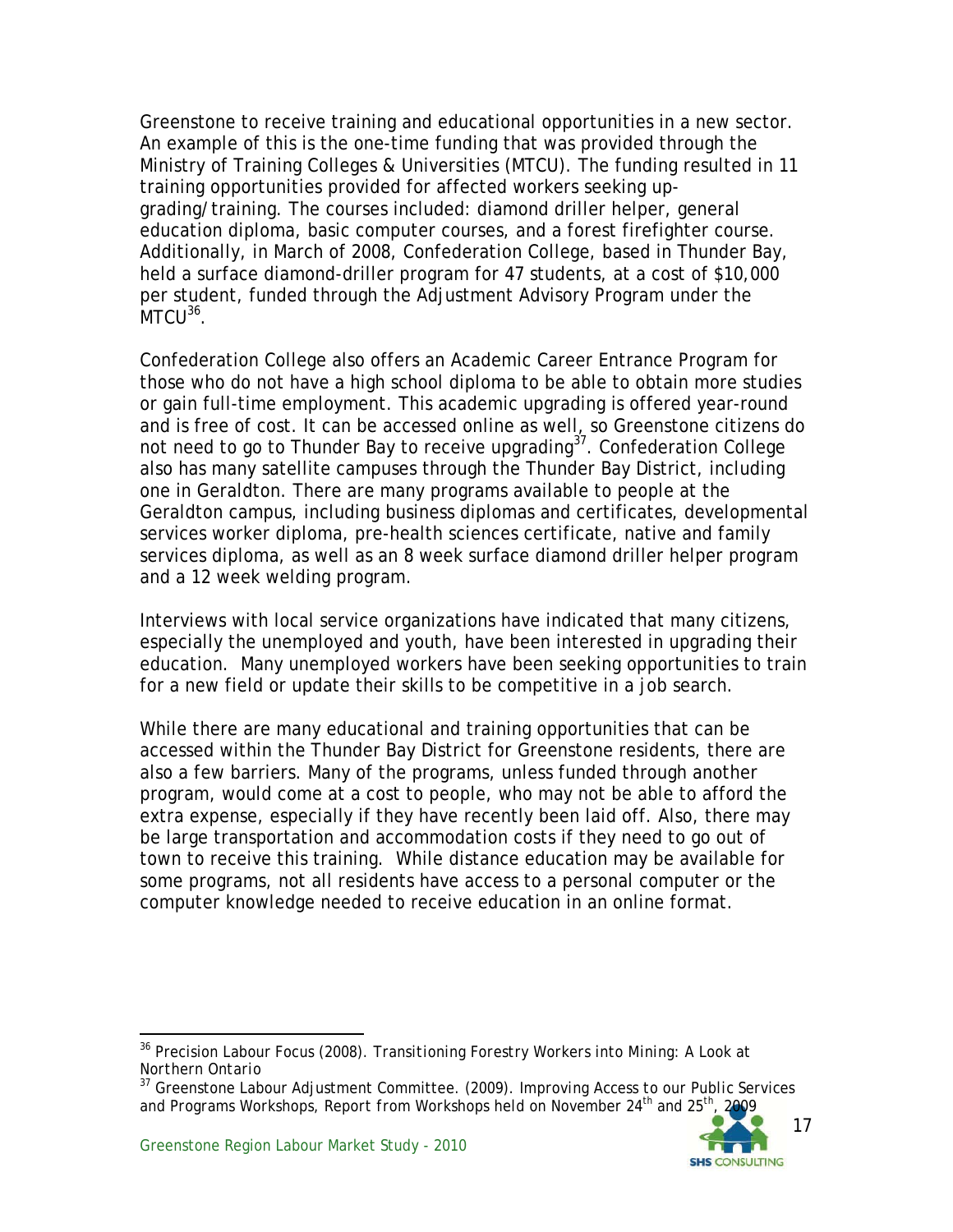#### **3.4 Employment**

The addition of several mines to the area would provide many additional direct, indirect and induced jobs to Greenstone that could be filled by the citizens currently residing there and in need of work. There has also been an indication that many staff will be retiring in the next 5 years, including those in trades, office administration, social workers, nurses, geologists, heavy equipment operators, and truck operators<sup>38</sup>. Replacements for retired staff will be required, along with staff to fill the new industry-created positions.

The declining industries in Greenstone may be able to provide the mining industry with new recruits. In the forestry industry, the basic skills are similar to mining, and easily transferable to new positions<sup>39</sup>. As forestry workers tend to transition easily into above-ground mines, less training would likely be required for them<sup>40</sup>. Forestry workers often have good mechanical aptitudes, good work ethics, many years of work experience, and similar sets of skills that would make their willingness to work in a mine environment even greater. Further, because many of the forestry workers already live in the area, they would not need to relocate, which is often a challenge for many workers in small one-industry towns, as they cannot sell their homes and find relocating difficult. Interviews conducted with local employers confirmed that forestry workers would likely be a good fit for many construction and mining positions. However, according to interviews with local employers and organizations, many of the forestry workers would more often be suited for construction employment than more specific mining occupations. This indicates that additional training would be needed to obtain a more industry specific job, such a Diamond Driller Helper.

Another avenue for future employment could stem from the findings of the recently launched 3D modelling project, *Stake a Claim Where the Past Meets the Future*, by the Greenstone Economic Development Corporation. The project involves compiling all of the mining sites across an area to be digitized to many usable formats including 3D models, which will ultimately help to encourage new exploration in existing and new sites. This project could result in new areas of employment for many laid-off forestry workers with similar skills to learn new employment skills in data mapping. In addition, it is also

-



<sup>38</sup> Greenstone Labour Adjustment Committee. (2009). *Labour Market Information Report, August 2009*

<sup>39</sup> Mining Industry Human Resources Council. (2007). *Mining Labour Market Transition Project Final Report.*

<sup>40</sup> Precision Labour Focus (2008). *Transitioning Forestry Workers into Mining: A Look at Northern Ontario.*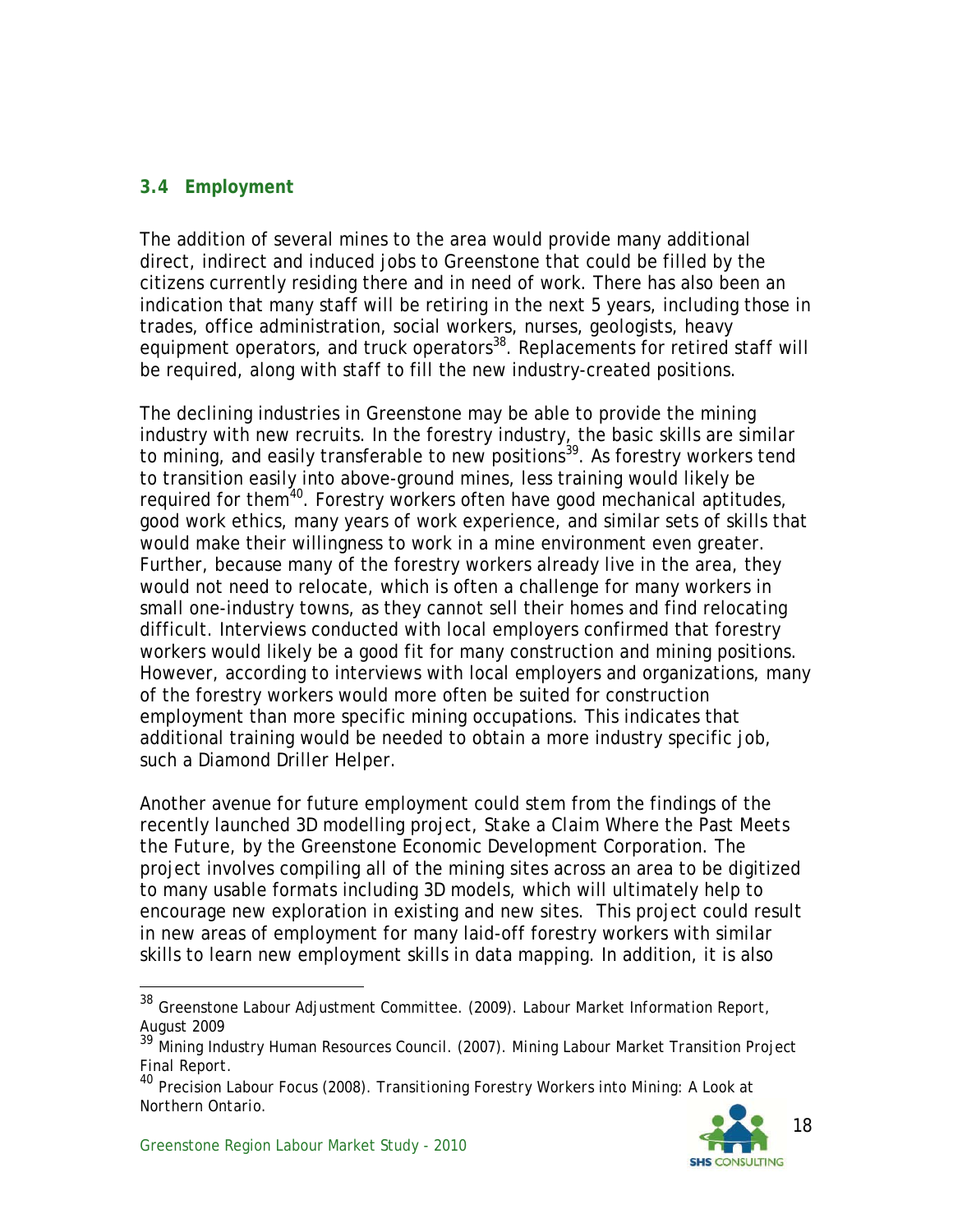anticipated that this project could drive further mining exploration into the area<sup>41</sup>.

A strong employment agency within Greenstone, MTW Employment Services, has taken a lead in offering resume collection and job matching to major companies. With four offices, one in Geraldton and one in Longlac, and a satellite office in each of Beardmore and Nakina, they serve much of the population. The Thunderbird Friendship Centre offers services that are similar to MTW Employment Services, but with a focus on the aboriginal population. The organization plays a large role in connecting aboriginal people with employment and training opportunities within the community and beyond. The organization has been very successful in encouraging youth to obtain postsecondary education, as well as assisting citizens in obtaining their GED. These types of agencies act as a major resource within the communities, as it serves existing residents, while also providing services to new industries.

While an employment service exists in the area, many local businesses have indicated that they do not require the use of the service to advertise for available positions, as they receive applications for positions on a constant basis to their office, and are often able to fill vacant positions from that without any advertising.

While there are many potential employment opportunities for Greenstone, barriers still exist. Many of the older laid-off forestry workers are not interested in underground mining, as they are focused on soon retiring, and therefore, do not want to start a new career in a different industry. Also, for many transitioning workers, the new employment would likely mean an income decrease as the years spent in skill development may not transfer well to another industry $42$ . In addition, interviews with local employers and service agencies expressed concern over youth outmigration. The majority of youth seeking post-secondary education need to leave the Greenstone area to receive it, and often does not return as opportunities often become available for them in their new location.

Another major barrier to the potential employment opportunities is the uncertainty surrounding them. Since most of the mining industry is still early in the exploration phase, realistic projections cannot determine how much employment will be available in the future. For the time being, employment in Greenstone will continue to face many challenges.

<sup>42</sup> Precision Labour Focus (2008). *Transitioning Forestry Workers into Mining: A Look at Northern Ontario*



-

<sup>41</sup> North Superior Workforce Planning Board. (2009). *Building a Superior Workforce: 2009-2012 Labour Market Action Plan.*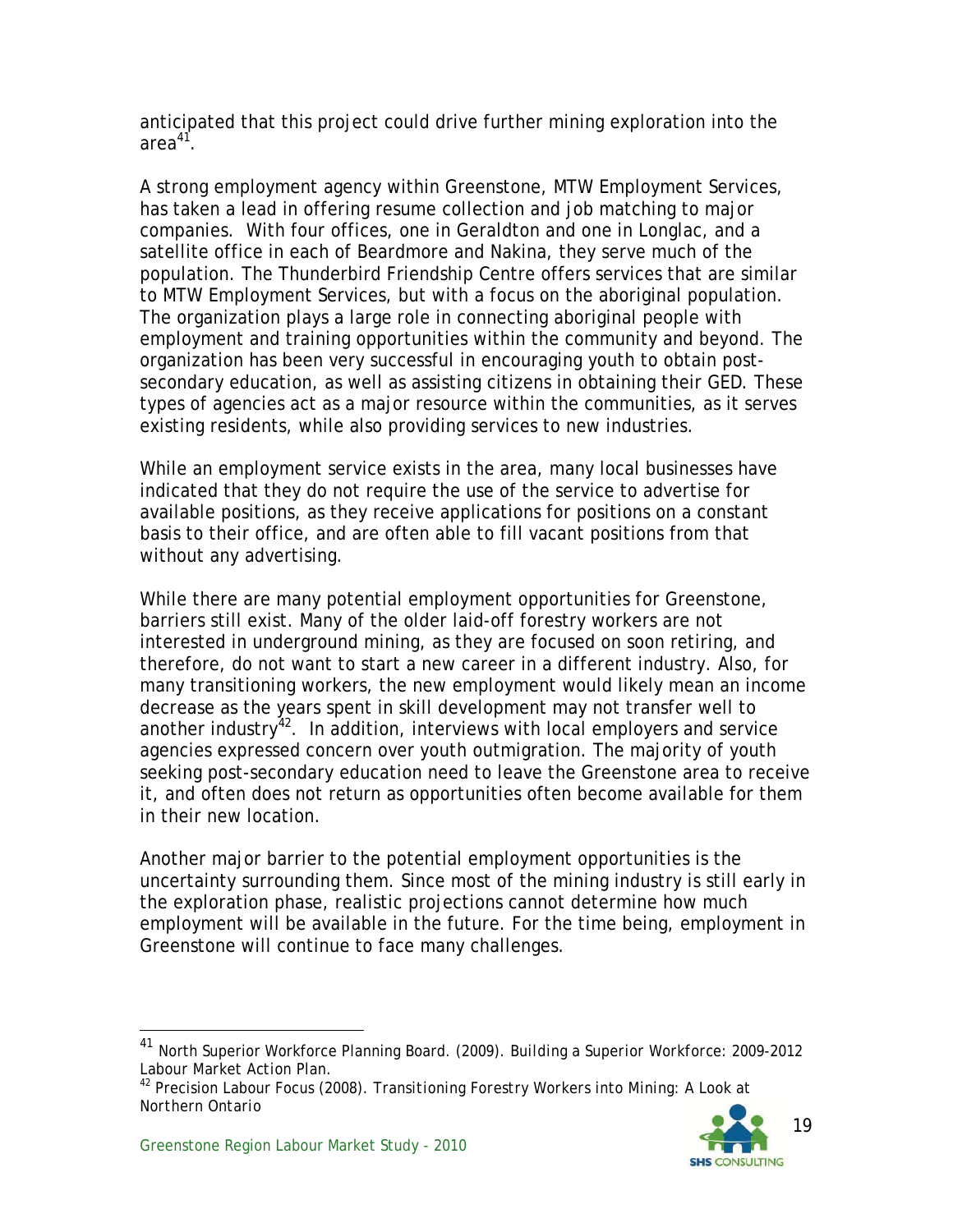#### **3.5 Infrastructure and Services**

Greenstone is accessible by air and road transportation which can be attractive to businesses, which can be an advantage over many neighbouring communities. There are two airports in Greenstone: the Greenstone Regional Airport, in Geraldton and the R. Elmer Ruddick airport, in Nakina. The Geraldton airport has day to day air traffic, including medical flights, MNR fire detecting and fire control flights, as well as private operator flights. There is a plan to expand the Commercial Airside Development next to the Greenstone Airport<sup>43</sup>. The Nakina airport provides for recreational and commercial flights including air service to the remote northern regions. The Nakina Airport has been experiencing new business which is expected to intensify as requirements for workers and materials increase<sup>44</sup>. The nearest International Airport is the Thunder Bay International Airport.

Steps need to be taken to address the Nakina Airport runway length and add to the fuel storage capacity on site. Failure to invest in the Nakina Airport will impede growth in air services, forcing the use of alternate airports outside the region<sup>45</sup>. Having a reliable and adequate airport in Greenstone is necessary to compete with Thunder Bay, in terms of business and labour force workers. Because the future employment in the Ring of Fire would likely operate as a fly-in operation, workers could be transported from the Thunder Bay airport as well. To encourage business and the workforce to be located in Greenstone, having a reliable airport is necessary.

The service industry faces a few barriers as well. The hotel accommodations in both Geraldton and Longlac are aging, with the exception of the Four Winds Motel in Longlac which undertook significant expansions (13 and 20 additional rooms respectively) in 1997 and 2006. This can cause several issues for those needing only temporary accommodation in Greenstone. It also does not present a strong economic community to those visiting for future investment opportunities. In addition, present and future employers note the need for more supply services in the area. Currently, many supplies for mining operations are brought in from Thunder Bay. Through the interviews conducted with local employers, it was confirmed that having more suppliers related to mining and construction operations, especially geological supplies, in Greenstone would be beneficial.

<sup>&</sup>lt;sup>43</sup> Matthew Fisher & Associates, Inc. (2010). *Greenstone Region Mining Strategy: Northern*<br>*Communities Investment Readiness Project, March 2010.*<br><sup>44</sup> Ibid.

<sup>&</sup>lt;sup>45</sup> Matthew Fisher & Associates, Inc. (2010). *Greenstone Region Gap Analysis and Market Study Report: Northern Communities Investment Readiness Project, January, 2010.*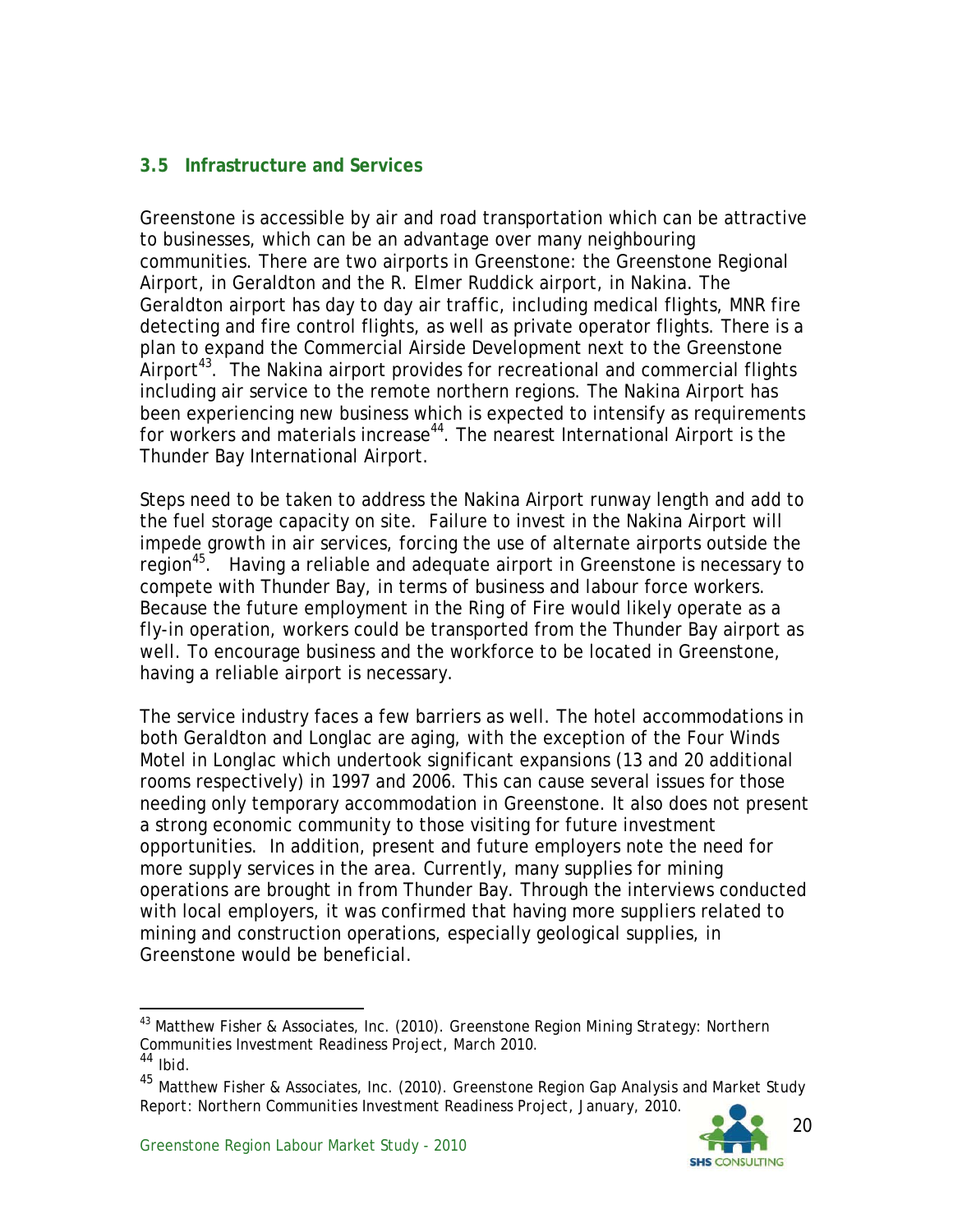Infrastructure plays an essential role in community economic development strategies, especially relating to resource development. It is important that everything is well maintained, as infrastructure is a key factor in attracting new investment. This ensures that workers can move to and from an area, and that the transportation of construction materials can be moved in, and primary products can be moved out.

New development will likely create an increased demand on the sewage system. In fact, Geraldton and Longlac are already experiencing maximum flows in the sewage treatment plants. Until this has been resolved, there is a possibility that there could be a halt to all new development until the area can be properly serviced.

A potential opportunity is that the Trans Canada Pipeline (which provides natural gas) runs along the Hwy 11 right of way and passes through the entire community. The property taxes by this pipeline account for 52% of the revenues of the Municipality of Greenstone. This also means that natural gas is available as a fuel source in the community, which gives it a competitive advantage over many regions of Northern Ontario<sup>46</sup>.

#### **3.6 New Business Opportunities**

Currently, businesses and services in the area do not generate new economic activity; they merely serve the demand that already exists. The hunting and fishing market is slow due to economic conditions, the exchange rate and the increasing difficulties Americans have travelling outside their own country. However, as access to the north is improved as a result of the development of the Ring of Fire, additional business may develop to serve the area. The return of the gold mines and the new opportunities developed by the Ring of Fire will stimulate economic activity in Greenstone. This will help to stimulate growth in a wide range of personal and business services, in addition to businesses serving the primary industries.

There will be increased demand for the service sector, including accommodations and food and beverage services in the region with the increased activity in the mining sector. Additionally, new opportunities would be created for businesses specializing in finance, business services, legal and accounting services, and technical services in the region<sup>47</sup>. New activity will

<sup>47</sup> Matthew Fisher & Associates, Inc. (2010). *Greenstone Region Mining Strategy: Northern Communities Investment Readiness Project, March 2010.*



<sup>46</sup> Matthew Fisher & Associates, Inc. (2010). *Greenstone Region Gap Analysis and Market Study Report: Northern Communities Investment Readiness Project, January, 2010.*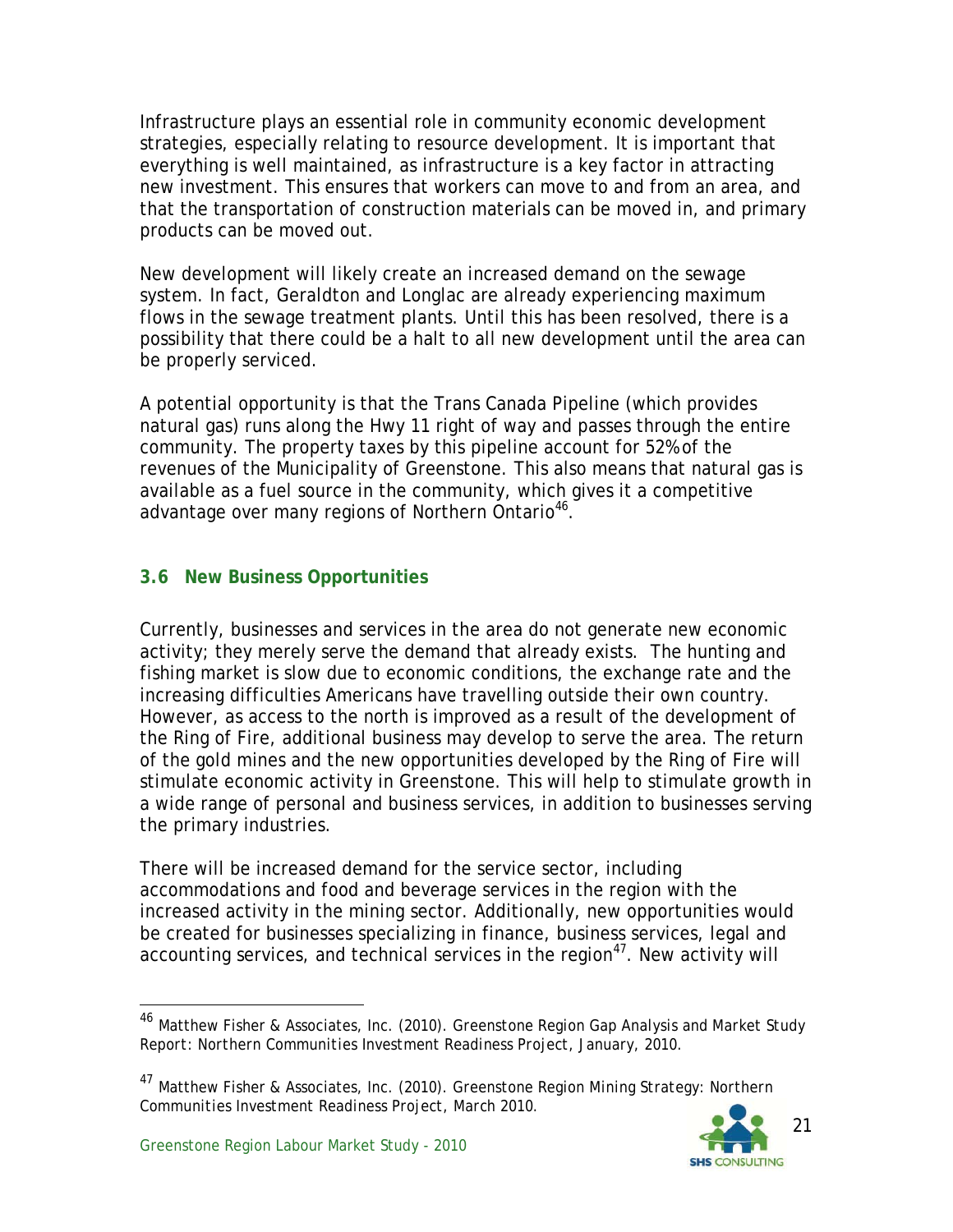create demand for new updated accommodations. Employment lands are available, as well as an available workforce to sustain these positions.

In addition, and perhaps of notable interest, is that there is an opportunity to try and negotiate a refinery in Greenstone for processing chromite ores, which would help to create additional jobs. The Ontario Mining Act states that the processing of minerals mined in Ontario must take place in Canada. The province should be demanding that the refining be done in Ontario, which is something that Greenstone can help to lobby for. The challenge is that energy is a huge cost for refineries, which is something that Ontario does not provide as inexpensively as other provinces. Since mining chromite in the Ring of Fire has yet to commence, the decision on where to put the refinery is months or even years away, so there is time to put a plan into action. Greenstone could consider making its own power, using suitable hydro on its land or natural gas, to help with more affordable energy.

#### **3.7 Attraction and Retention**

#### *Residents*

l

The Municipality of Greenstone has a large supply of affordable housing available<sup>48</sup>, which may be helpful in attracting new workers to the area. The affordable prices also have resulted in a very high level of home ownership in the area. In addition to the large supply of affordable housing, there are also many building lots available as well, especially in Geraldton<sup>49</sup>.

While the housing stock provides a good opportunity to attract residents, it can also serve as a barrier to existing residents. It can often be difficult to sell houses in the area, which makes it difficult for workers to relocate, as they would have to walk away from their investments<sup>50</sup>. In addition, many of the houses in the area are aging, with more than 97% of houses built more than 20 years ago. With the recent forestry layoffs, there are many vacant homes and stores, which have resulted in property values being extremely depressed.

There are many inadequacies in transportation services for the Greenstone citizens who need to travel across the area for various services, and do not have access to, or are unable to drive, a personal vehicle. There are a few medical vans available to assist people to medical appointments but little

<sup>49</sup> Ibid. 50 Precision Labour Focus (2008). *Transitioning Forestry Workers into Mining: A Look at Northern Ontario.* 



<sup>48</sup> Matthew Fisher & Associates, Inc. (2010). *Greenstone Region Gap Analysis and Market Study Report: Northern Communities Investment Readiness Project, January, 2010.*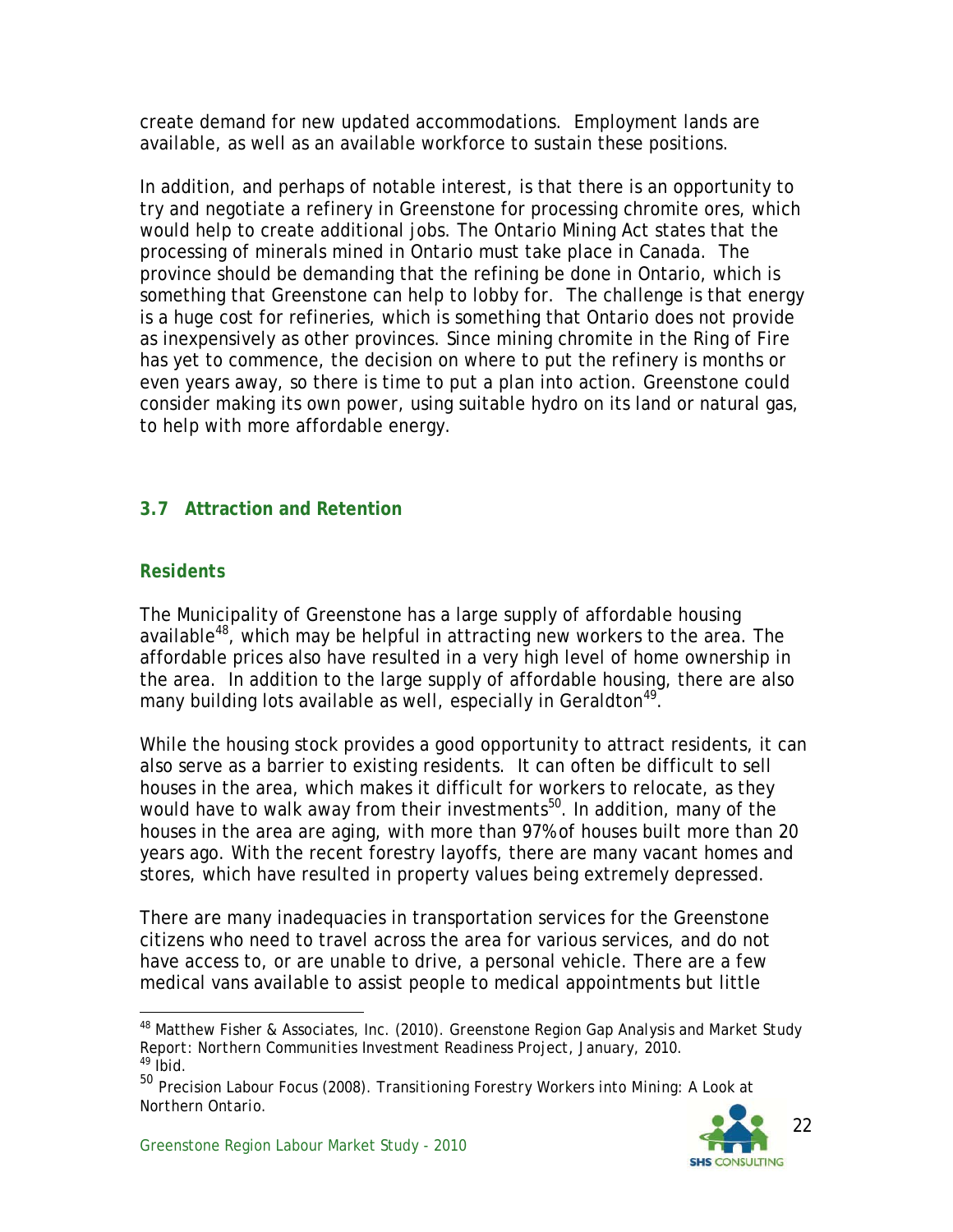beyond that. There is also a limited passenger rail service available. This is provided by Via Rail, which has pick-up and drop-off locations in Longlac and Nakina.

Greenstone does have many services that can act to attract people to the community. The Geraldton District Hospital provides medical services to the community, as well as providing links to other health and social agencies within Greenstone. There are 4 medical clinics, 2 dental offices, and a public health unit in the municipality. In addition, there is also emergency service, mental illness support groups, an addiction treatment centre, and a community care access centre.

Greenstone has 3 high schools and 14 elementary schools which are a mix of public, catholic and French. There are also 4 libraries, located in Geraldton, Longlac, Beadmore and Nakina. Residents within the urban areas have access to fibre/broadband, although it is not available in all of the rural areas to date.

Due to its location, residents of Greenstone have access to a variety of outdoor activities. Residents enjoy hunting, fishing, water activities and snowmobiling.

#### *Business*

The cost of transportation is a major barrier to attracting business in Greenstone. Its location is a significant distance from an International airport or major population centre<sup>51</sup>. This may potentially be a disincentive for businesses, as they will not have a large population to serve, and will also likely have more difficulty getting access to supplies that they will need to run their business.

Business competition will continue to exist with surrounding Northwestern Ontario communities, specifically Thunder Bay. Thunder Bay acts as a service centre, having good communication and transportation links with other major centres. To be competitive, Greenstone will need to make sure the airports are equipped to handle increased air traffic so that it does not all go to Thunder Bay. Careful attention must be paid to ensure offering residents and businesses alike a competitive advantage of living and/or doing business in Greenstone over other Northwestern Ontario communities.

-51 Precision Labour Focus (2008). *Transitioning Forestry Workers into Mining: A Look at Northern Ontario.*

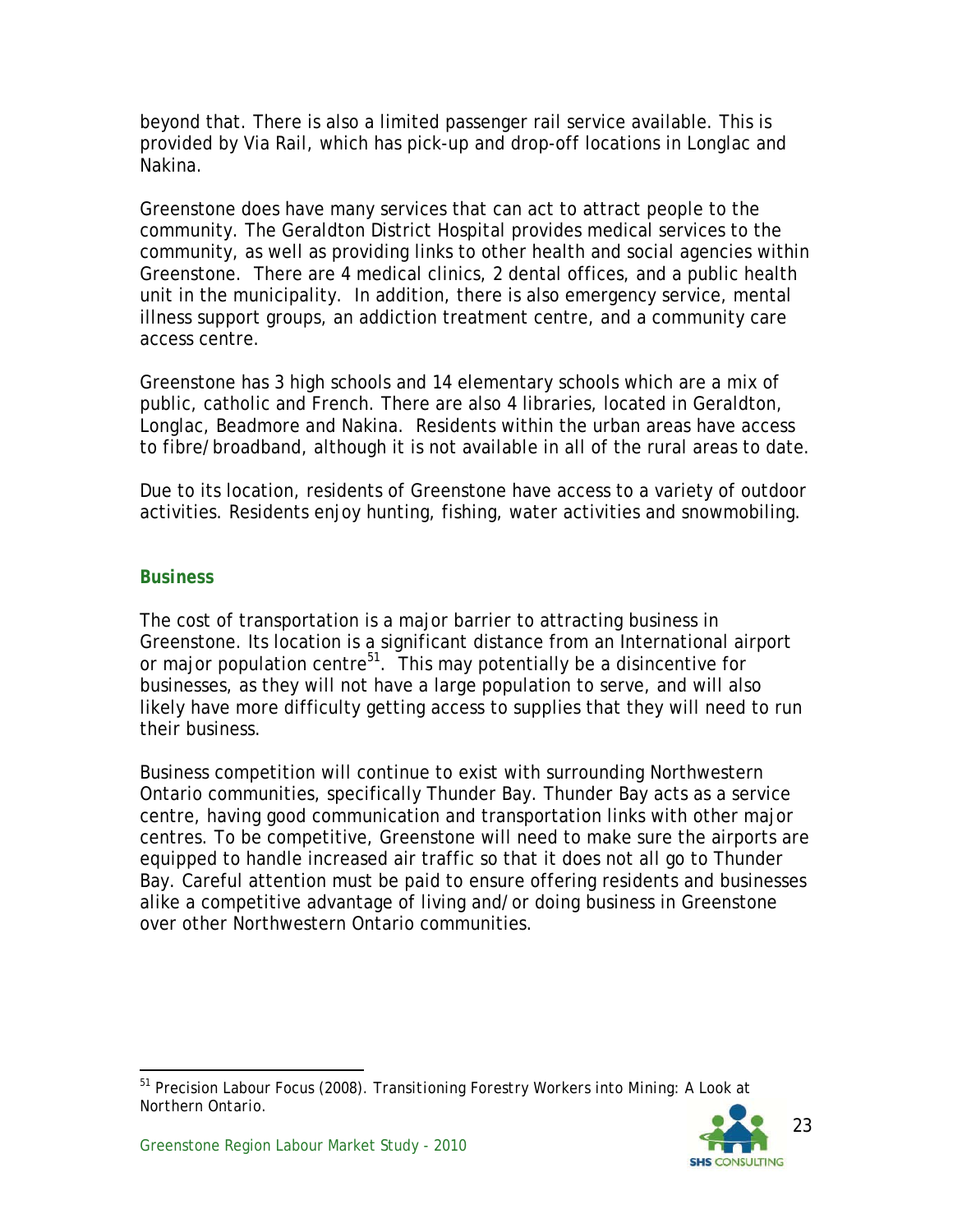#### **4.0Recommended Actions**

The following presents a list of recommended actions that should be considered by the Greenstone Economic Development Corporation when creating future economic development strategies, and to assist in preparing the community for any future opportunities relating to new industry growth that will affect Greenstone.

| Objective 1: Target Opportunities in High Growth Sectors                                                                                  |                                                                                                                                                                                           |                                                                                                                                                                                                                                                                                   |  |
|-------------------------------------------------------------------------------------------------------------------------------------------|-------------------------------------------------------------------------------------------------------------------------------------------------------------------------------------------|-----------------------------------------------------------------------------------------------------------------------------------------------------------------------------------------------------------------------------------------------------------------------------------|--|
| <b>Actions</b>                                                                                                                            | <b>Potential Partners</b>                                                                                                                                                                 | <b>Potential Funding</b><br>Source(s) (if applicable)                                                                                                                                                                                                                             |  |
| 1. Initiate discussions with growing industries to<br>determine what the employment and infrastructure<br>needs are within the community. | Greenstone Economic<br>Development Corporation<br>(GEDC); Municipality of<br>Greenstone; Local industry<br>leaders; Local business<br>organizations; Local<br><b>Employment Agencies.</b> | <b>Employment Ontario</b><br>offers Ontario Labour<br><b>Market Partnerships</b><br>funding to partnerships<br>created amongst<br>employers, employment<br>associations and<br>community organizations<br>that address labour<br>market issues, including<br>emerging industries. |  |

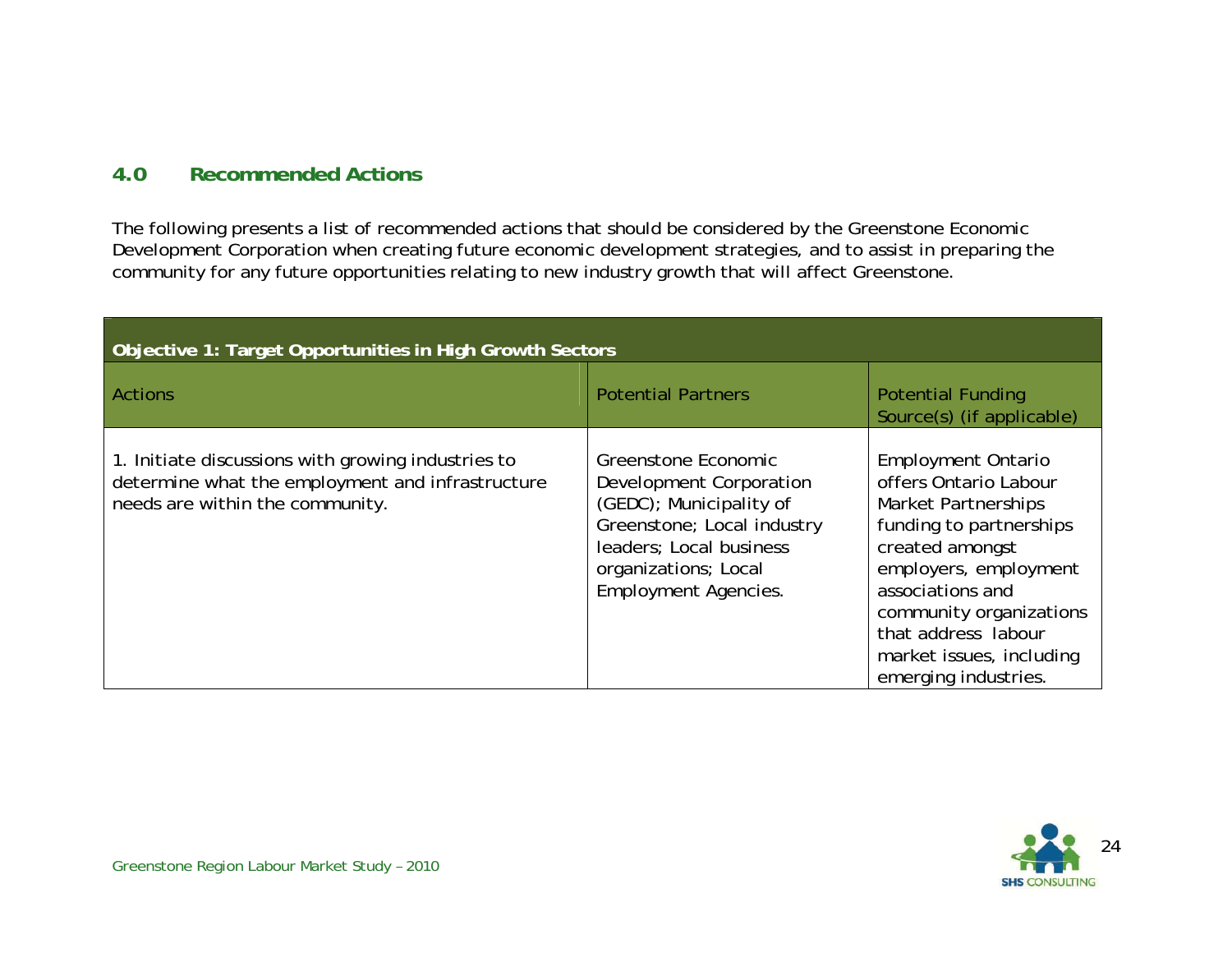| 2. Develop a long term strategy that focuses on<br>businesses that complement the potential industry's<br>strengths. Emphasis should be placed on the<br>development of an investment attraction campaign<br>aimed to small scale niche businesses that can fill<br>existing gaps. | GEDC; Municipality of<br>Greenstone; Local businesses                 |                                                                                                                                                                                                         |
|------------------------------------------------------------------------------------------------------------------------------------------------------------------------------------------------------------------------------------------------------------------------------------|-----------------------------------------------------------------------|---------------------------------------------------------------------------------------------------------------------------------------------------------------------------------------------------------|
| Objective 2: Ensure a Supportive and Holistic Business Environment                                                                                                                                                                                                                 |                                                                       |                                                                                                                                                                                                         |
| <b>Actions</b>                                                                                                                                                                                                                                                                     | <b>Potential Partners</b>                                             | <b>Potential Funding</b><br>Source(s) (if applicable)                                                                                                                                                   |
| 1. Support the development of an industry advisory<br>committee or council to provide information to GEDC<br>about sector wide and individual business needs,<br>including local skills gaps and research, as well as<br>infrastructure needs                                      | GEDC; Local and regional<br>business networks; Local<br>labour boards |                                                                                                                                                                                                         |
| 2. Partner with local business support organizations to<br>promote available services, programs and access to<br>funding for small businesses and entrepreneurs who<br>will service the high growth sectors and subsequent<br>labour force                                         | GEDC; Local labour or business<br>organizations                       | NOHFC provides funding<br>to residents of Northern<br>Ontario wishing to start<br>their own business, of up<br>to \$125,000, as long as<br>the business results in<br>job creation for the<br>community |

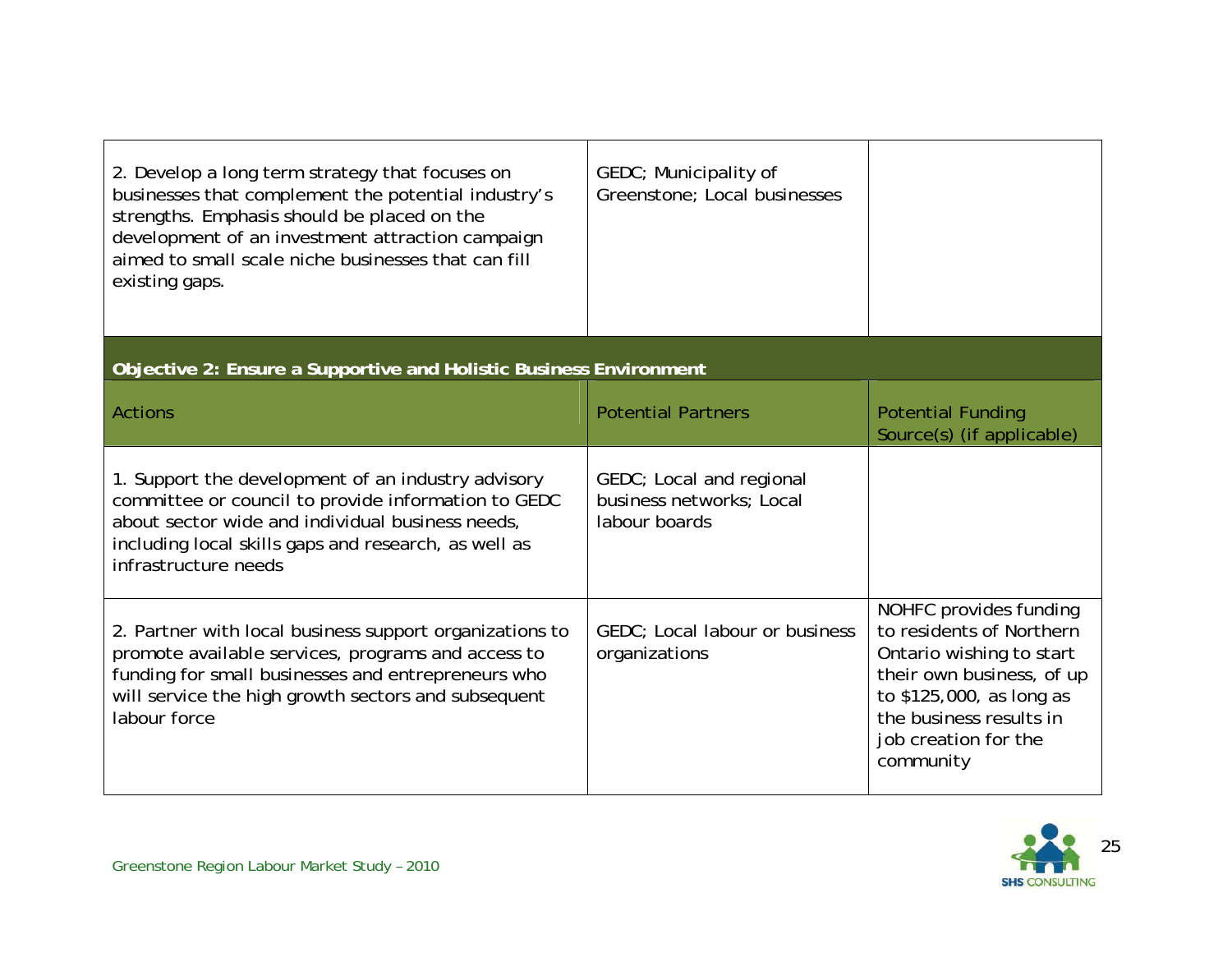#### **Objective 3: Develop a Marketing and Branding Strategy to Attract Business, Investment, Jobs, Residents and Tourists**

| Actions                                                                                                                                                                                                                                                      | <b>Potential Partners</b>                                                                             | <b>Potential Funding</b><br>Source(s) (if applicable) |
|--------------------------------------------------------------------------------------------------------------------------------------------------------------------------------------------------------------------------------------------------------------|-------------------------------------------------------------------------------------------------------|-------------------------------------------------------|
| 1. Ensure that marketing and branding of the<br>municipality is used in future economic development<br>materials with a strong emphasis on the City's<br>attractive local assets, quality of place, and the<br>strengths of doing business in the community. | GEDC; Municipal departments;<br><b>Chamber of Commerce</b>                                            |                                                       |
| 2. Develop a marketing strategy to recruit businesses<br>that may be needed to service the area in the event of<br>a growing population.                                                                                                                     | Multi-national companies with<br>a significant local presence;<br>GEDC; Municipality of<br>Greenstone |                                                       |

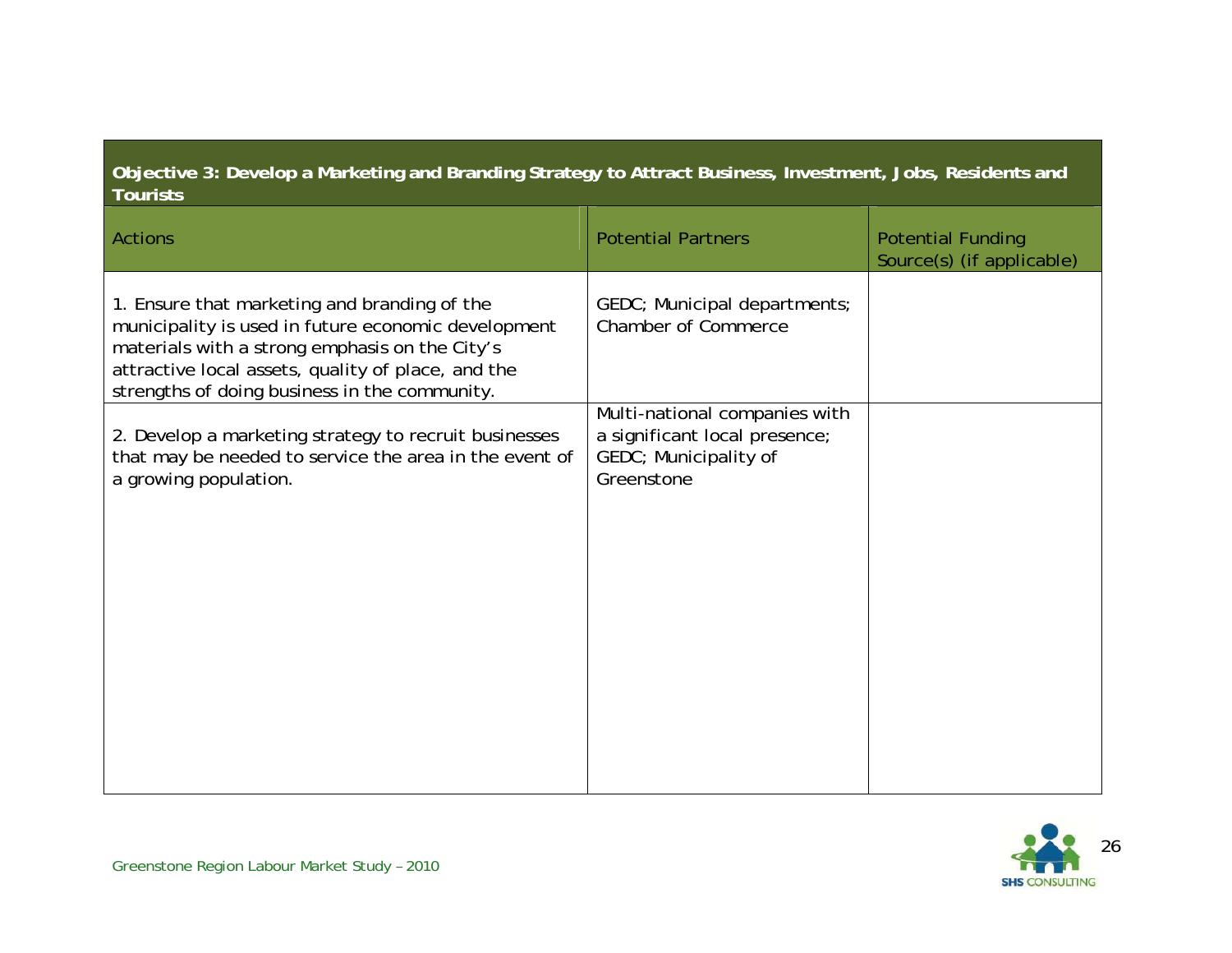| Objective 4: Promote Opportunities for Education and Training to Support Economic Impact                                      |                                                                                                                                                                 |                                                                                                                                                                                                                                                                                                                                                                                                                            |  |
|-------------------------------------------------------------------------------------------------------------------------------|-----------------------------------------------------------------------------------------------------------------------------------------------------------------|----------------------------------------------------------------------------------------------------------------------------------------------------------------------------------------------------------------------------------------------------------------------------------------------------------------------------------------------------------------------------------------------------------------------------|--|
| <b>Actions</b>                                                                                                                | <b>Potential Partners</b>                                                                                                                                       | <b>Potential Funding</b><br>Source(s) (if applicable)                                                                                                                                                                                                                                                                                                                                                                      |  |
| 1. Support access to funding initiatives for education<br>and training to support the economic impact within the<br>community | Local Training Boards; Local<br>School Boards; Regional Post-<br>Secondary Educational<br>Institutions; GEDC; Local<br>employment and training<br>organizations | The Ministry of Training,<br><b>Colleges and Universities</b><br>offers various funding<br>opportunities, including<br>"Second Career".<br>The Adjustment Advisory<br>Program offers advisory<br>and financial assistance<br>to help: employees deal<br>with being laid-off;<br>communities anticipate<br>and manage labour<br>market changes;<br>organizations facing<br>changes; industrial<br>sectors stay competitive. |  |

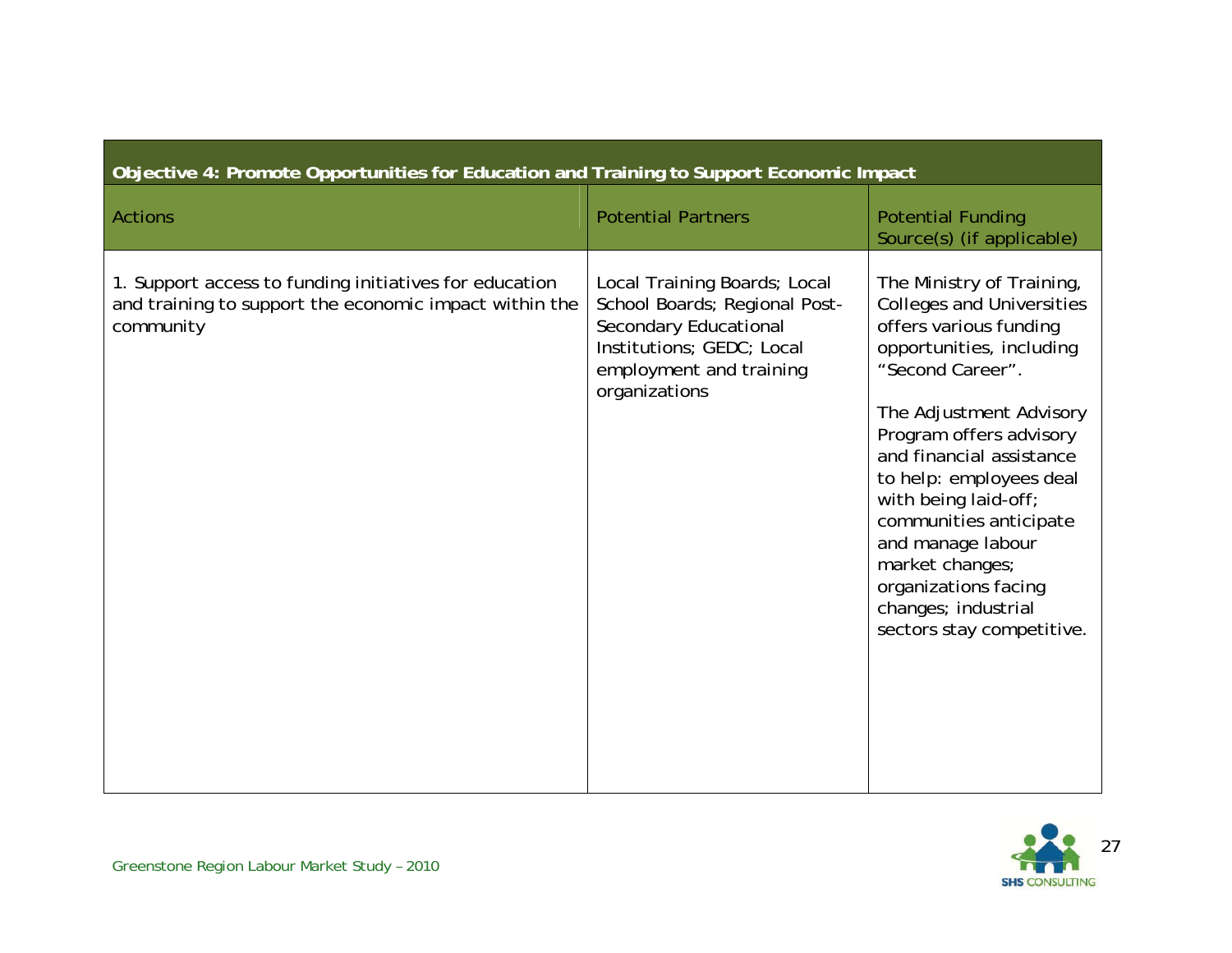| 2. Encourage local student employment by promoting<br>opportunities for co-op and internship positions with<br>local businesses                                                                                                                                            | Local Training Boards; Local<br>School Boards: Local businesses                                                                                                          | Funding may be available<br>through NOHFC for co-op<br>students (up to \$6/hour)<br>and internships (up to<br>\$27,500 yearly)                                     |
|----------------------------------------------------------------------------------------------------------------------------------------------------------------------------------------------------------------------------------------------------------------------------|--------------------------------------------------------------------------------------------------------------------------------------------------------------------------|--------------------------------------------------------------------------------------------------------------------------------------------------------------------|
| 3. Work with local education boards to address gaps in<br>emerging disciplines that support the growing<br>industries. Also, work to ensure that older workers are<br>assisted in getting their high school diploma so that<br>will not be a barrier to future employment. | Local School Boards; Ontario<br>Ministry of Education; Regional<br>Post-Secondary Education<br>Facilities; Ontario Ministry of<br>Training, Colleges and<br>Universities | <b>Employment Ontario</b><br>offers the Sector<br>Initiatives Fund to help<br>industries and<br>organizations develop<br>training programs for<br>their workforce. |

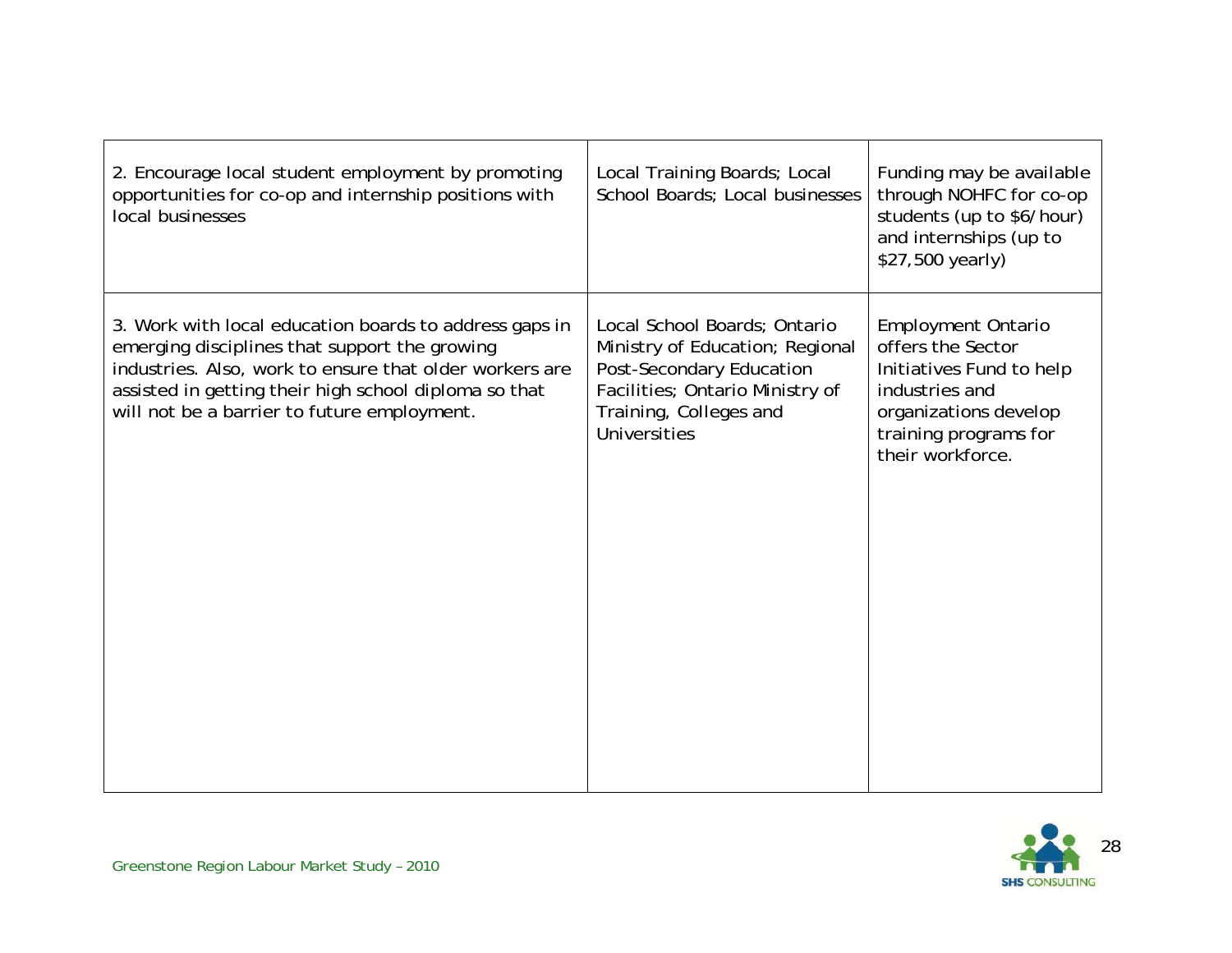| Objective 5: Ensure that Communication Strategies are in place for Employment Assistance and Opportunities                                                                                                     |                                                                                     |                                                                                                                                                                                                                                                                                    |  |
|----------------------------------------------------------------------------------------------------------------------------------------------------------------------------------------------------------------|-------------------------------------------------------------------------------------|------------------------------------------------------------------------------------------------------------------------------------------------------------------------------------------------------------------------------------------------------------------------------------|--|
| <b>Actions</b>                                                                                                                                                                                                 | <b>Potential Partners</b>                                                           | <b>Potential Funding</b><br>Source(s) (if applicable)                                                                                                                                                                                                                              |  |
| 1. Ensure that all resources pertaining to labour<br>statistics, available employment, employment<br>assistance and other supports, are consolidated and<br>made available to those in need of the information | Local businesses; GEDC; Local<br>employment agencies;<br>Municipality of Greenstone |                                                                                                                                                                                                                                                                                    |  |
| 2. Prepare a communication strategy for youth and<br>laid-off workers both in Greenstone and surrounding<br>areas on the careers that will become available with<br>the mining industry.                       | Local employment service<br>agencies, GEDC, Municipality<br>of Greenstone           | <b>Employment Ontario</b><br>offers Ontario Labour<br><b>Market Partnerships</b><br>funding to partnerships<br>created amongst<br>employers, employment<br>associations and<br>community organizations<br>that address a labour<br>market issues, including<br>emerging industries |  |

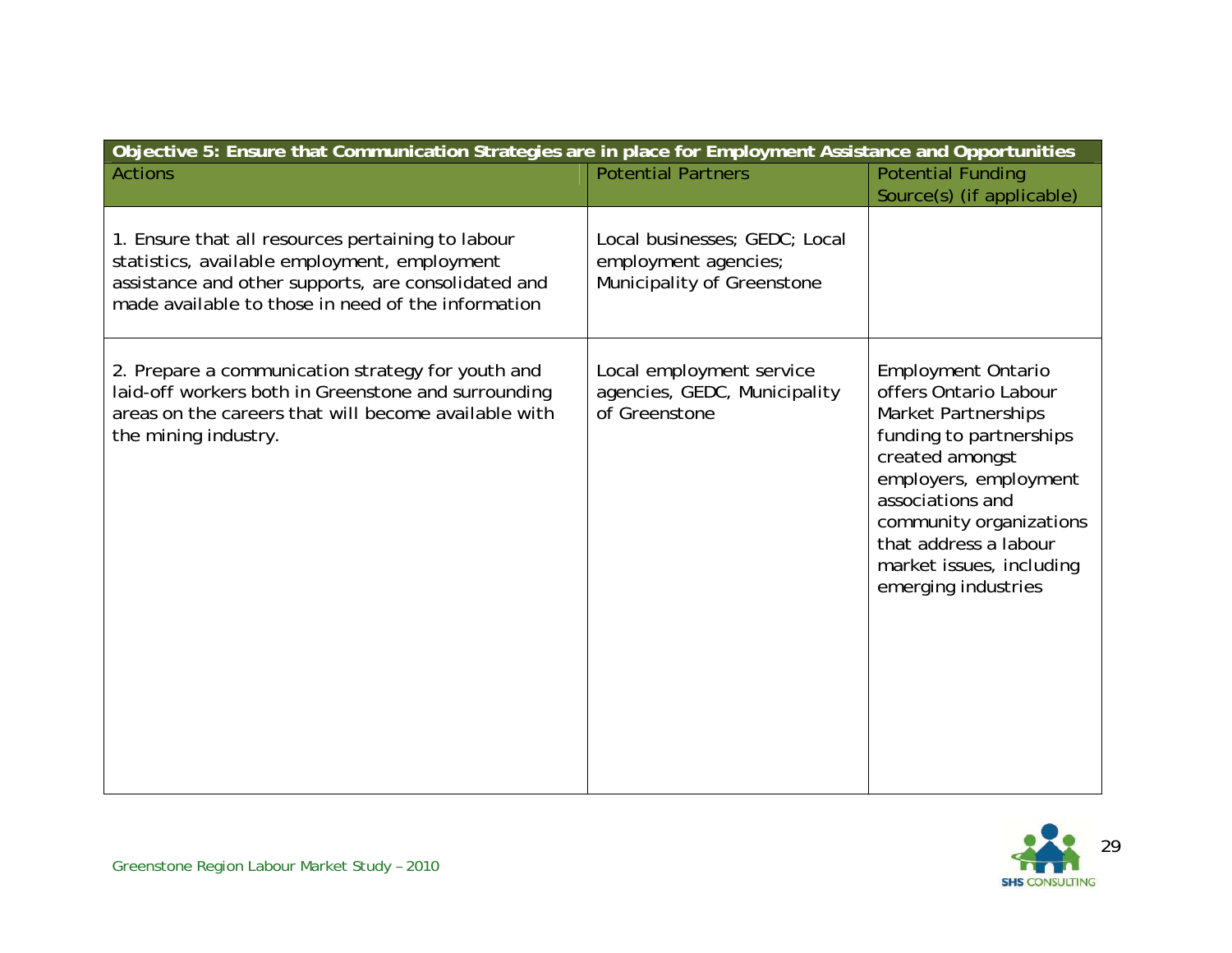| Objective 6: Make Necessary Investments to Improve Infrastructure                                                                                                                          |                                                                                                                 |                                                                                                                                                                                                                                                                                                                                             |  |
|--------------------------------------------------------------------------------------------------------------------------------------------------------------------------------------------|-----------------------------------------------------------------------------------------------------------------|---------------------------------------------------------------------------------------------------------------------------------------------------------------------------------------------------------------------------------------------------------------------------------------------------------------------------------------------|--|
| <b>Actions</b>                                                                                                                                                                             | <b>Potential Partners</b>                                                                                       | <b>Potential Funding</b><br>Source(s) (if applicable)                                                                                                                                                                                                                                                                                       |  |
| 1. Invest in necessary infrastructure improvements to<br>allow development to take place easily; provide<br>reliable infrastructure to attract investors and build a<br>thriving community | Municipality of Greenstone;<br>Local businesses; Federal<br>government and other related<br>government agencies | The Northern Ontario<br>Heritage Funds<br>Infrastructure and<br><b>Community Development</b><br>Program (NOHFC) can<br>provide funding for<br>eligible projects that are<br>essential and necessary<br>for job creation in the<br>north.<br>The Canada-Ontario<br><b>Municipal Rural</b><br>Infrastructure Fund<br>(COMRIF) can assist with |  |
|                                                                                                                                                                                            |                                                                                                                 | infrastructure<br>investments in small<br>urban centres and rural<br>areas.                                                                                                                                                                                                                                                                 |  |

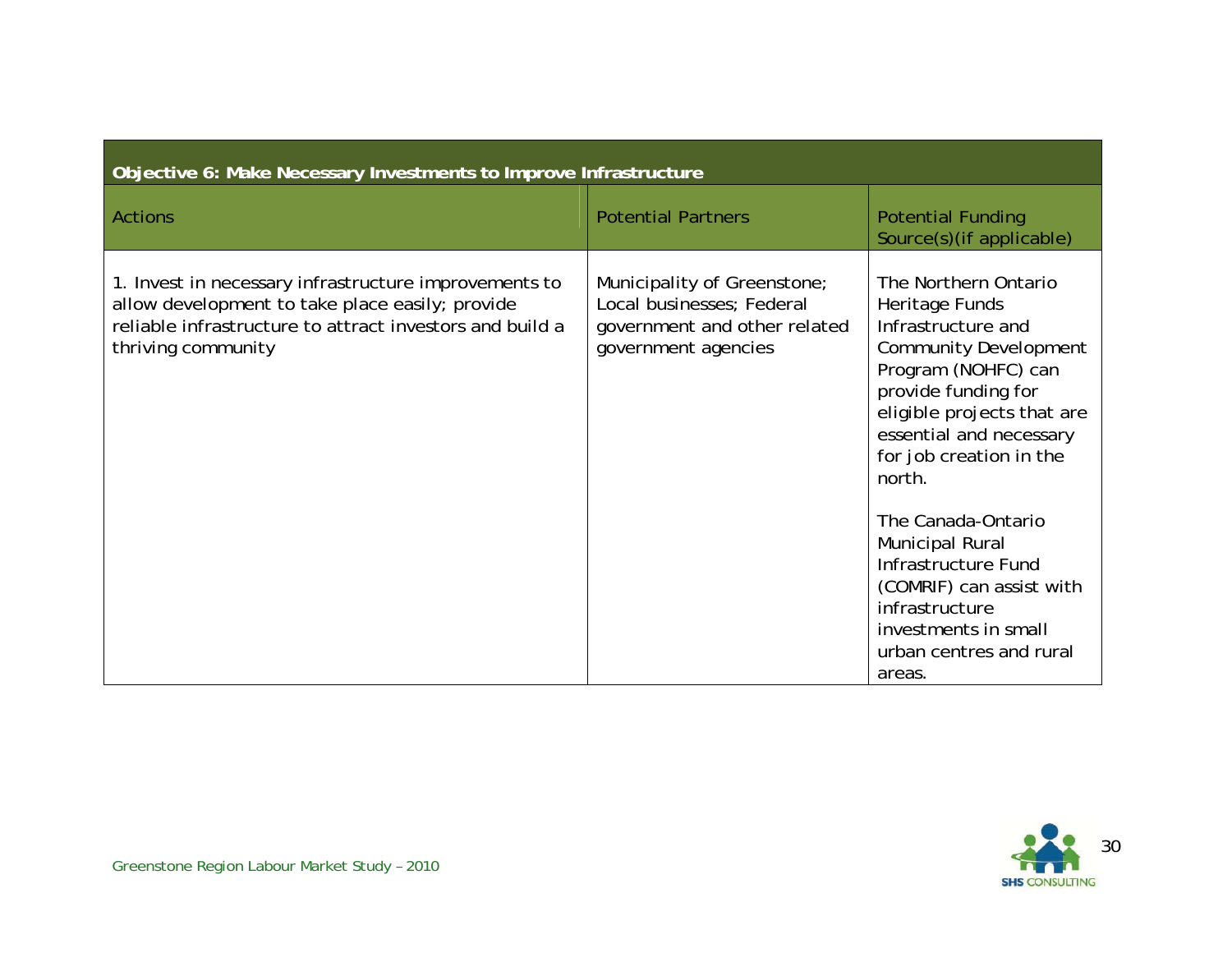# **5.0 Conclusions**

The economy within Greenstone will likely not see many significant changes for a few years yet, so it will likely continue to remain depressed, as there are limited opportunities for new employment in the area. However, the discovery of the Ring of Fire north of Greenstone, and the continued exploration for gold within the Geraldton-Beardmore Camp, provide a strong suggestion that a prosperous future is soon within reach. Due to this, communities need to begin planning today to strategize to provide the services and supports that will be required by the mining operations. The Greenstone Economic Development Corporation should take a lead in bringing together the municipality, community organizations, businesses and services to begin to prepare for the future of Greenstone Region.

The mining industry holds an optimistic future, and while operations have yet to begin, high rates of future employment is expected. Interviews with local employers have allowed for some initial estimates in future employment opportunities. One interview stated that at 5,000 tonnes per day of operation, there would be employment for 125 people in direct jobs while another interview stated that a 2,500 tonnes per day operation in the gold sector would create employment for 200 people directly. There would also be additional indirect jobs related to services and administration that would be created from this activity. Additionally, numerous articles written on the Ring of Fire have suggested that there may be up to 4,500 direct positions created for the entire industry. The exploration has already provided employment for many people in the area, and according to interviews with employers and service agencies; employees tend to be doing well and are content with these positions. Since the operations are likely to be at least 5 years away, there is much difficulty in forecasting exact numbers, and with new areas constantly being explored, there can be optimism that the economic gains will increase even further.

Before the planning begins, consideration needs to be made of the fact that a lot of work needs to be done before the mines are ready. Feasibility studies will still need to be carried out by the major companies, as there will be huge costs involved in operating in the Ring of Fire area. Greenstone should wait to be certain of developments within the industry before taking extensive measures to prepare for them.

This report has described the labour market characteristics, trends and conditions in the Municipality of Greenstone. This information will assist employers, the labour force, planning agencies, economic development organizations, government bodies and other stakeholders in forecasting the future occupational and training needs and making informed

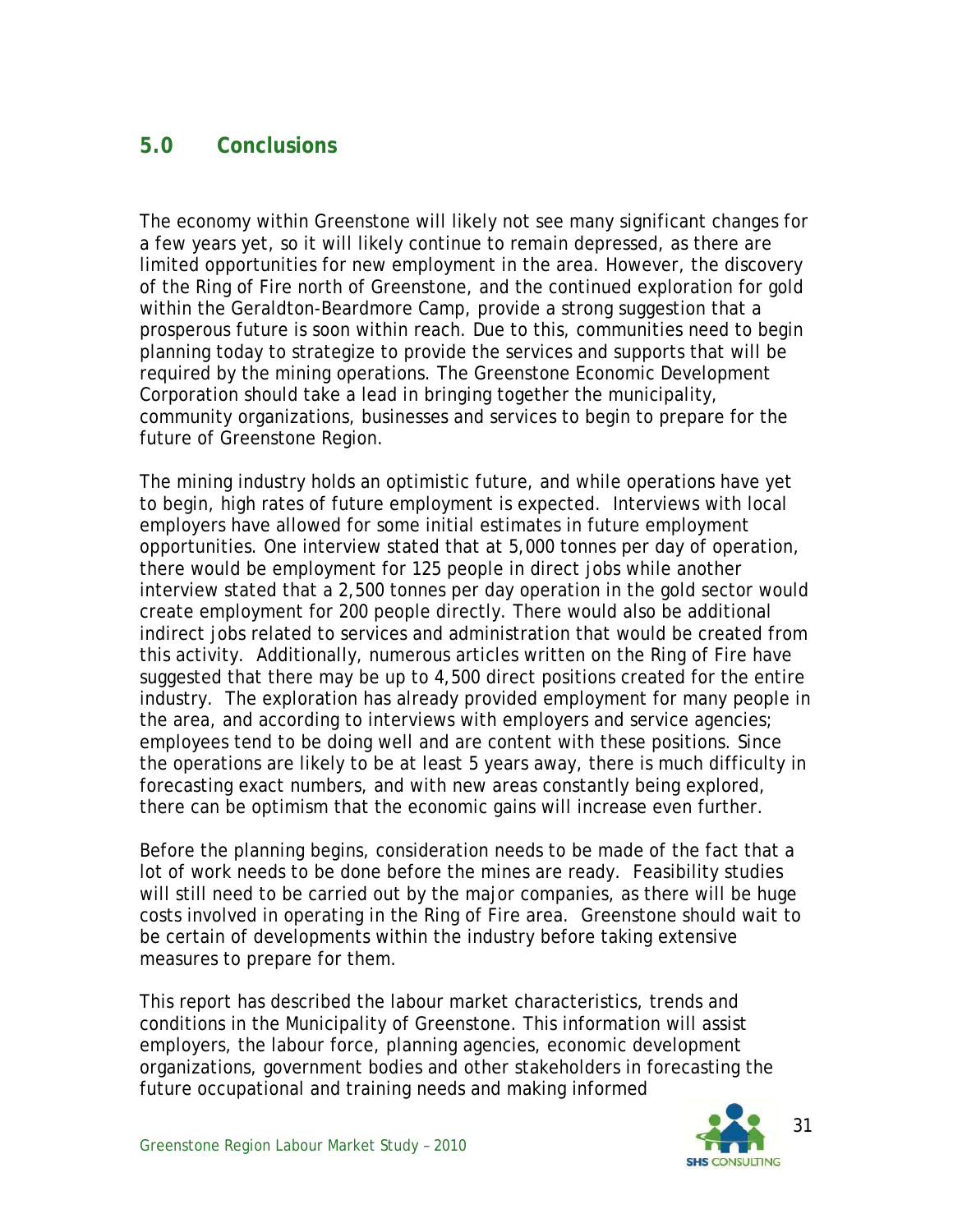decisions regarding program development and planning. The information will also enable the Greenstone Economic Development agency to better understand and explore the employment options to help ensure that the Greenstone labour force will be ready to effectively participate in the future economy.

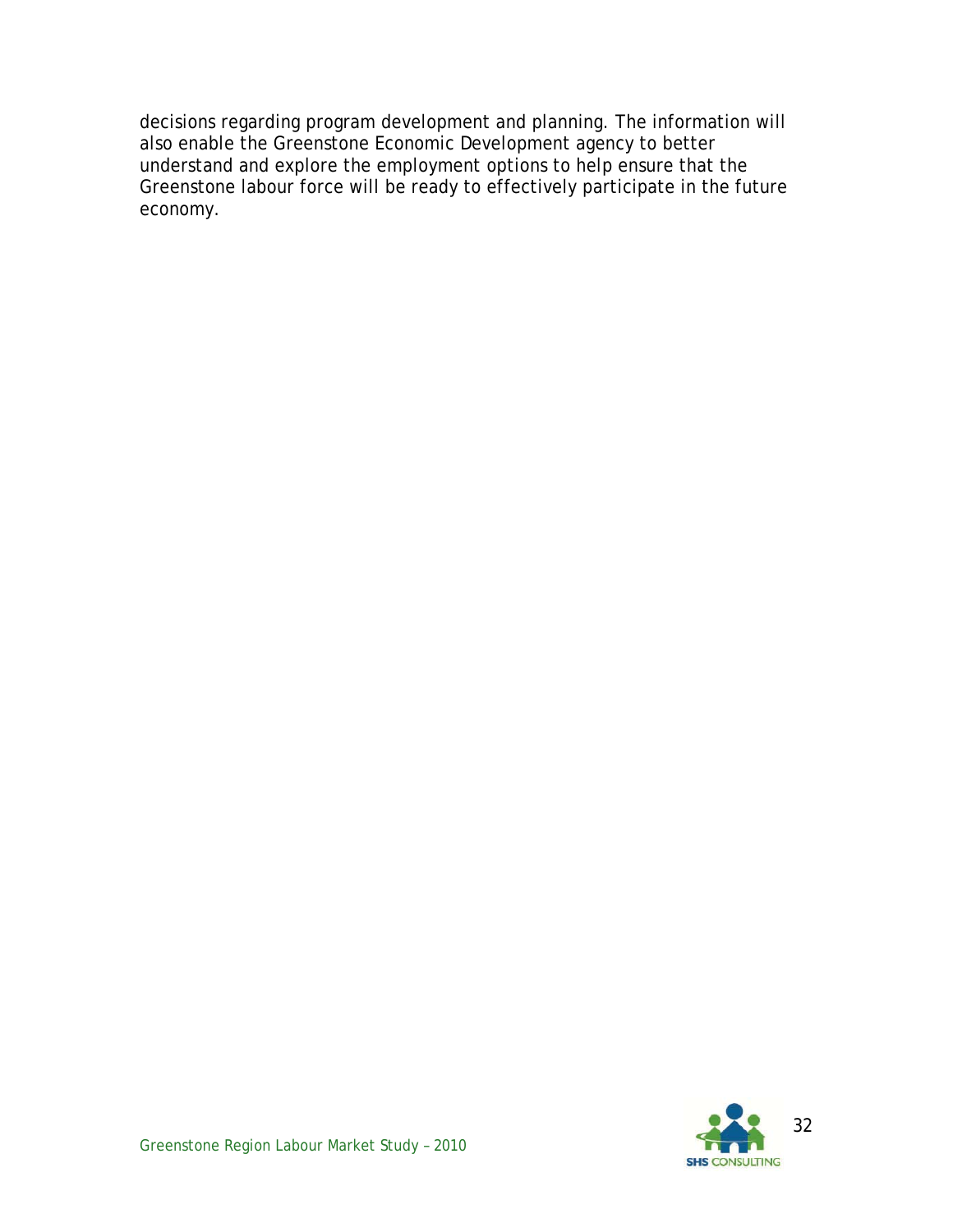### **6.0 References**

Greenstone Economic Development Corporation. (2009). *Greenstone Region Asset Inventory 2009.* 

Greenstone Labour Adjustment Committee. (2009a). *Improving Access to our Public Services and Programs Workshops, Report from Workshops held on November 24th and 25th, 2009* 

Greenstone Labour Adjustment Committee. (2009). *Labour Market Information Report, August 2009* 

Greenstone Labour Adjustment Committee. (2010). *Initial Needs Assessment. 2010* 

Lavoie, Edgar J. (January 2010). *Canada Chrome Railway Project.* Times Star. Retrieved from http://www.kwgresources.com/\_resources/media/2010-Jan-Canada-Chrome-Railway.pdf

Matthew Fisher & Associates, Inc. (2010). *Greenstone Region Gap Analysis and Market Study Report: Northern Communities Investment Readiness Project, January, 2010.* 

Matthew Fisher & Associates, Inc. (2010a). *Greenstone Region Mining Strategy: Northern Communities Investment Readiness Project, March 2010.*

Mining Industry Human Resources Council. (2007). *Mining Labour Market Transition Project Final Report.* 

Ministry of Northern Development, Mines and Forestry. (2010). *Ontario's Forests, Ontario's Future: A Proposed Framework to Modernize Ontario's Forest Tenure and Pricing System.* 

North Superior Workforce Planning Board. (2009a). *Building a Superior Workforce: 2009-2012 Labour Market Action Plan.* 

North Superior Workforce Planning Board.( 2009). *District of Thunder Bay Labour Market Inventory.* 

Precision Labour Focus (2008). *Transitioning Forestry Workers into Mining: A Look at Northern Ontario.* 

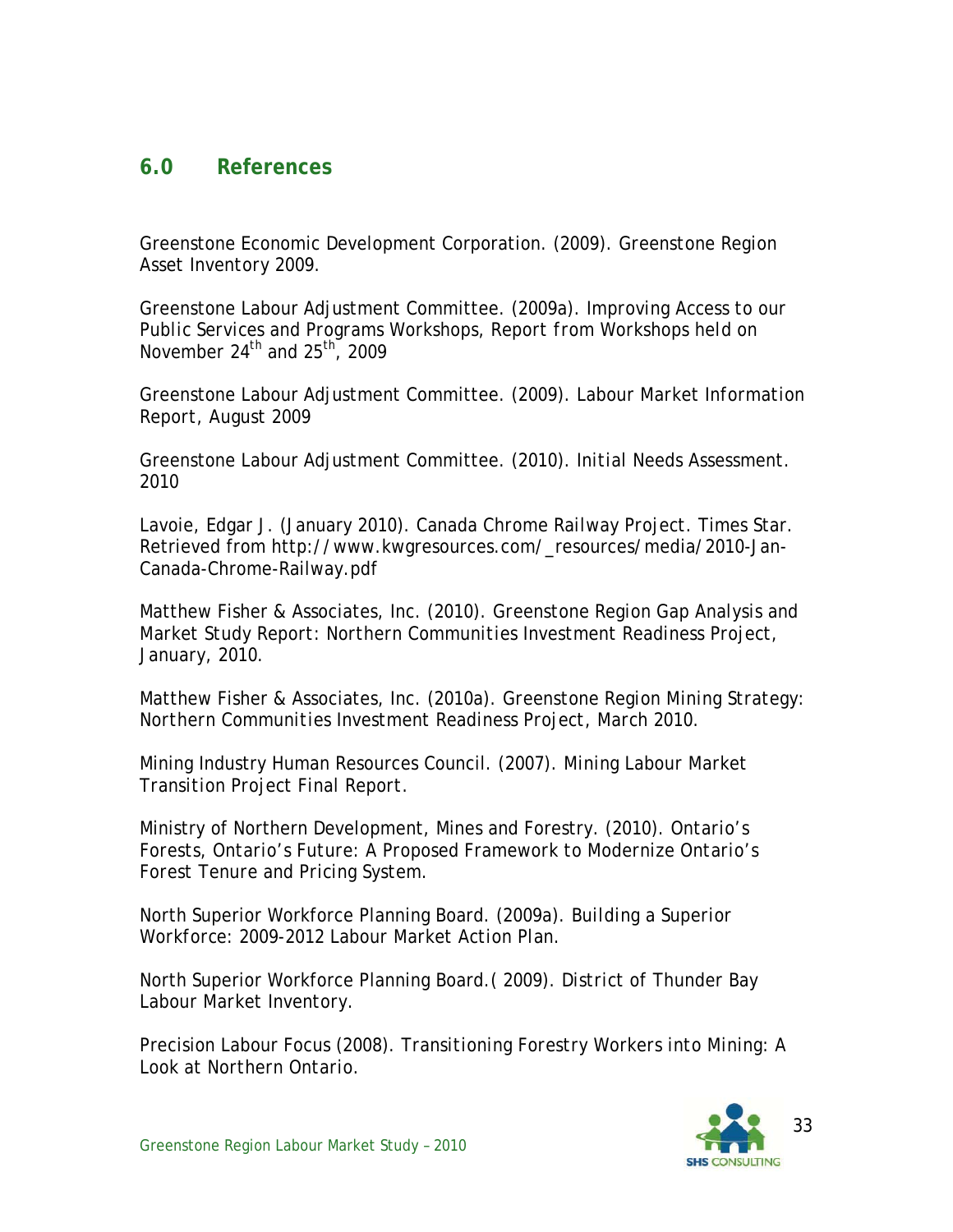Ross, Ian. (December 23, 2009). *Ring of Fire Mine, Railway, Will Change Lives.*  Northern Ontario Business. Retrieved from http://www.northernontariobusiness.com/Industry-News/mining/Ring-of-Firemine,-railway--will-change-lives-320.aspx.

Statistics Canada. (2009). *Socio-Economic Profile for the Geographic Area Serviced by the Greenstone Economic Development Corporation.*